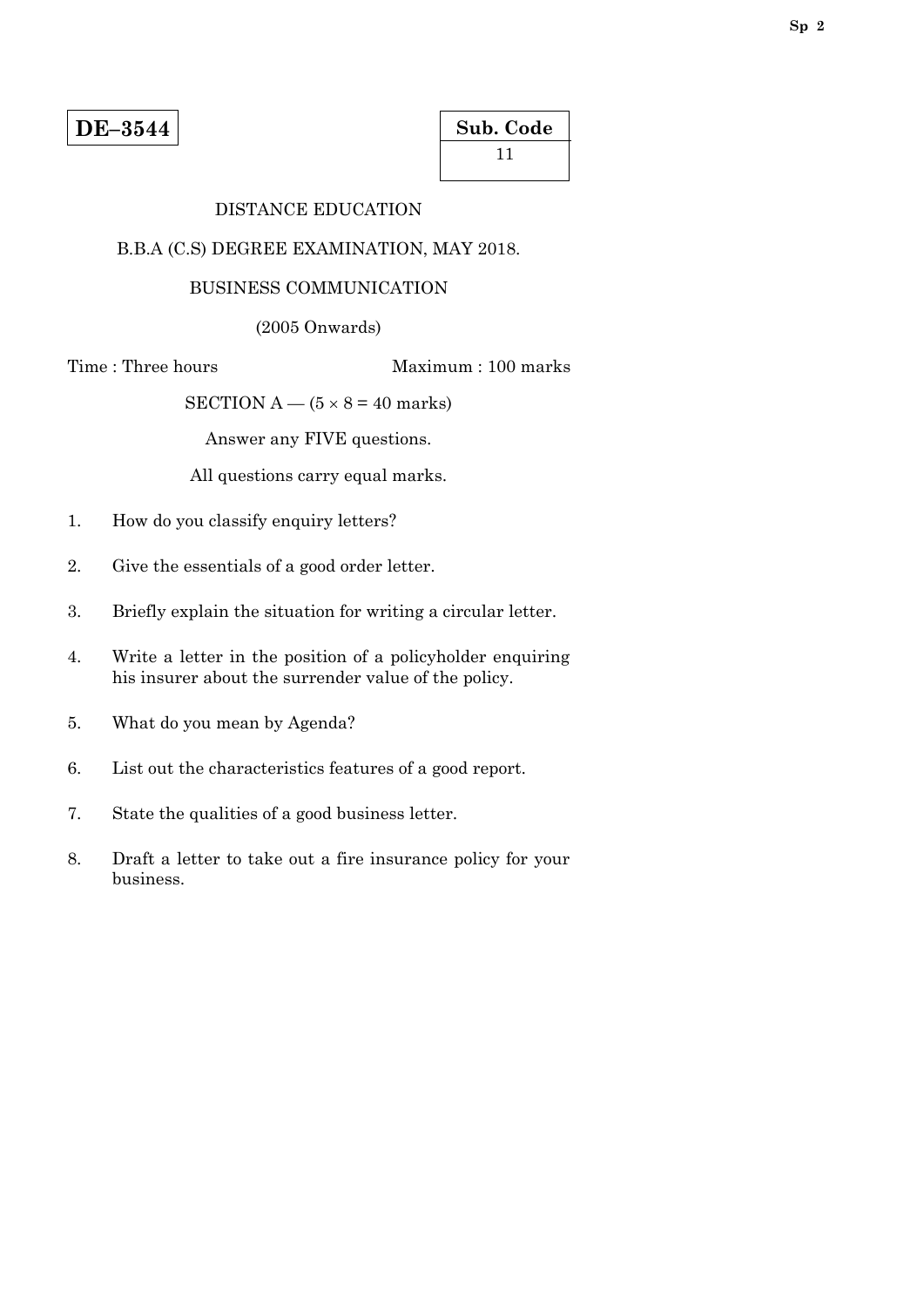SECTION B —  $(4 \times 15 = 60$  marks)

Answer any FOUR questions.

All questions carry equal marks.

- 9. Bring out the structure of a business letter.
- 10. Write a detailed note on trade reference and status enquiries.
- 11. Narrate various stages involved in a collection process.
- 12. Draft a letter to your banker requesting an overdraft facility.
- 13. Prepare minutes for a statutory meeting of a public limited company.
- 14. State the form and contents of a letter of application.
- 15. What are the elements of an effective presentation in a speech?

–––––––––––––––

**DE–3544** <sup>2</sup>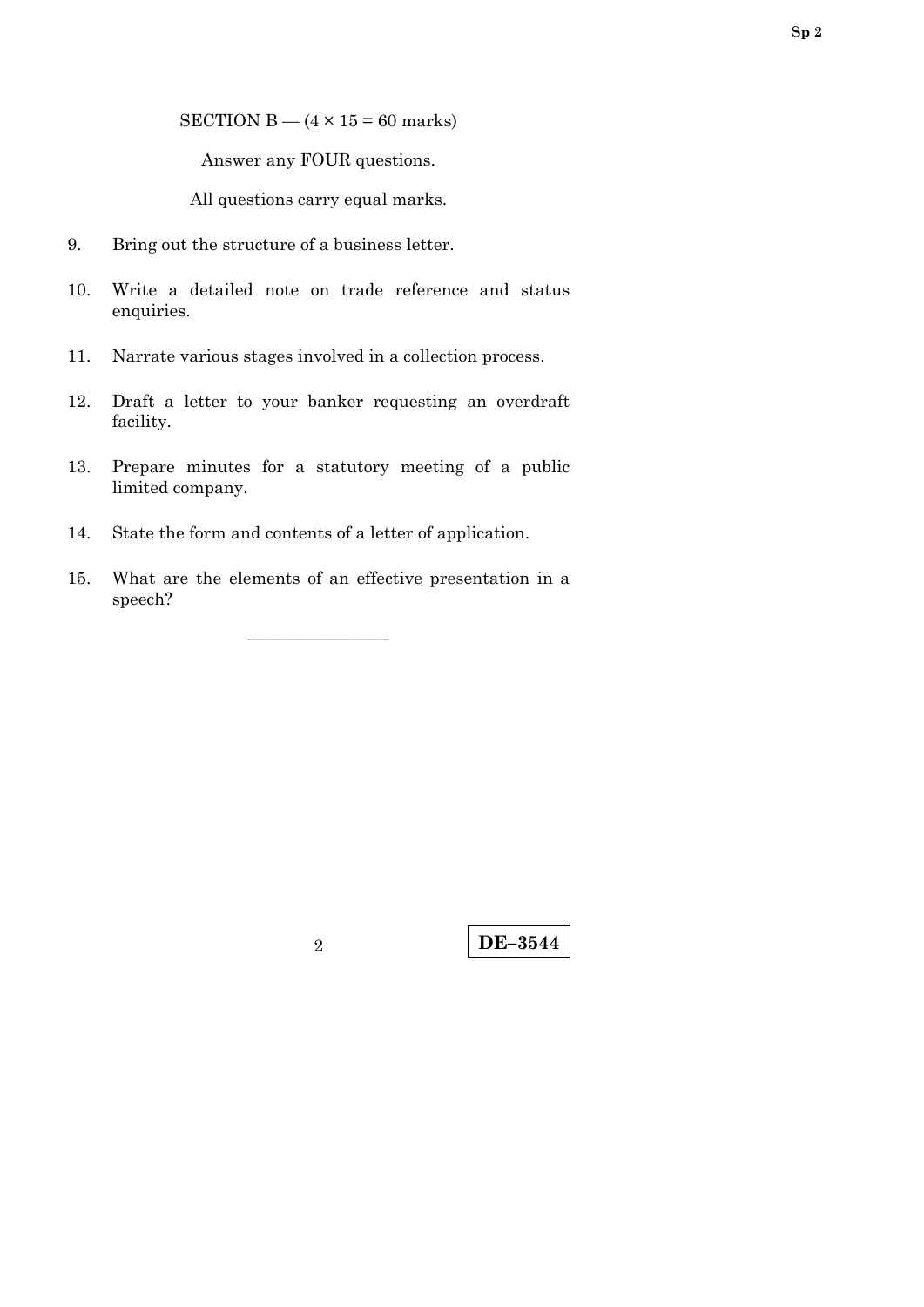| Sub. Code |  |
|-----------|--|
| 12        |  |

### DISTANCE EDUCATION

#### B.B.A. (CS) DEGREE EXAMINATION, MAY 2018.

#### BASIC FINANCIAL ACCOUNTING

(2005 onwards)

Time : Three hours Maximum : 100 marks

SECTION  $A - (5 \times 8 = 40$  marks)

Answer any FIVE questions.

- 1. What is book keeping? Distinguish between Book Keeping and accounting.
- 2. Distinguish between Journal and ledger.
- 3. What are the features of Bill of Exchange?
- 4. Mr. 'A' drew a three months bill of exchange an 'B' for Rs. 10,000 on 1st January 2011. 'A' discounted the bill with his banker @ 10% p.a. after B's acceptance. On the due date the bill was dishonoured. The bank paid Rs. 25 as nothing charges. Give journal entries in the books of both the parties.
- 5. Distinguish Receipts and payments account and Income and Expenditure a/c.
- 6. What are the benefits and limitations of single entry system?
- 7. Differentiate between Consignment and Joint venture.
- 8. What are the features of self balancing legers?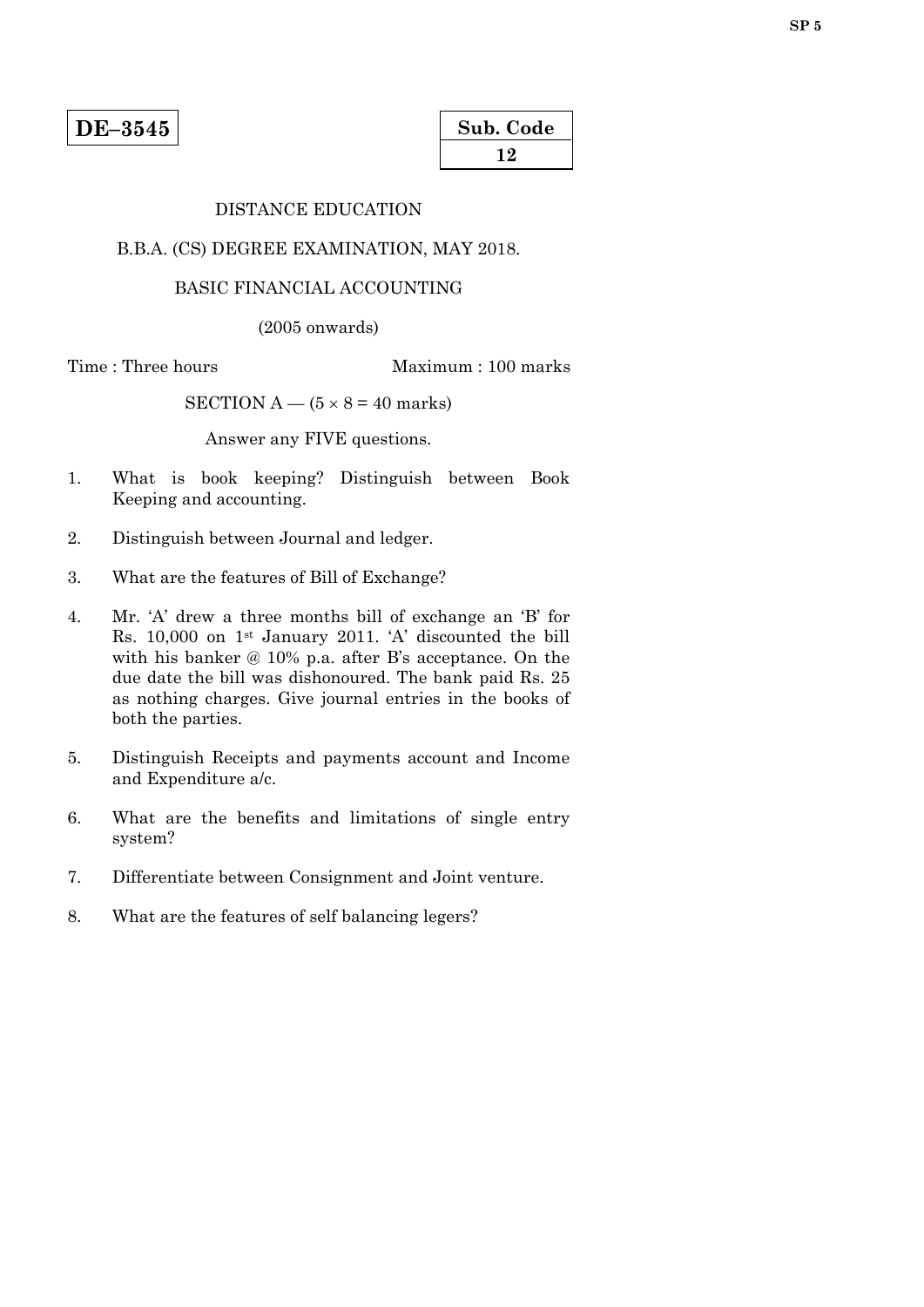SECTION B  $-$  (4  $\times$  15 = 60 marks)

Answer any FOUR questions.

- 9. What are accounting concepts and conventions? How are they evolved?
- 10. Ramesh, for the mutual accommodation of himself and Murali, draws upon the latter a bill for 3 months for Rs. 800 on 1.1.2009. The bill is discounted by Ramesh at 5% and half the proceeds are remitted to Murali.

Murali at the same time, draws a bill at 3 months on Ramesh for Rs. 400. After securing Ramesh's acceptance, the bill is discounted at 6% by Muruali, who remits half the proceeds to Ramesh, Murali becomes bankrupt on 31st March and 25% in a rupee is received on 15<sup>th</sup> May as first and final dividend from his estate.

Pass Journal entries in the books of both the parties.

11. From the following prepare Income and Expenditure A/c and balance sheet of a club for the year ended 31.12.2007.

|                  |       | Summary of Cash book     |       |
|------------------|-------|--------------------------|-------|
|                  | Rs.   |                          | Rs.   |
| To Balance b/d   | 2.350 | By Salaries              | 1,200 |
| To Entrance fees | 300   | By Electricity           | 120   |
| To Subscriptions |       | By Journals              | 525   |
| 2006             | 50    | By Fixed Deposits        | 2,500 |
| 2007             | 3,500 | By Utensils              | 200   |
| 2008             | 75    | By Payments to creditors | 1,000 |
| To Profit from   |       | By Balance c/d           | 1,150 |
| refreshment      | 100   |                          |       |
| To Locker rent   | 200   |                          |       |
| To Sundry Income | 120   |                          |       |
|                  | 6,695 |                          | 6,695 |
|                  |       |                          |       |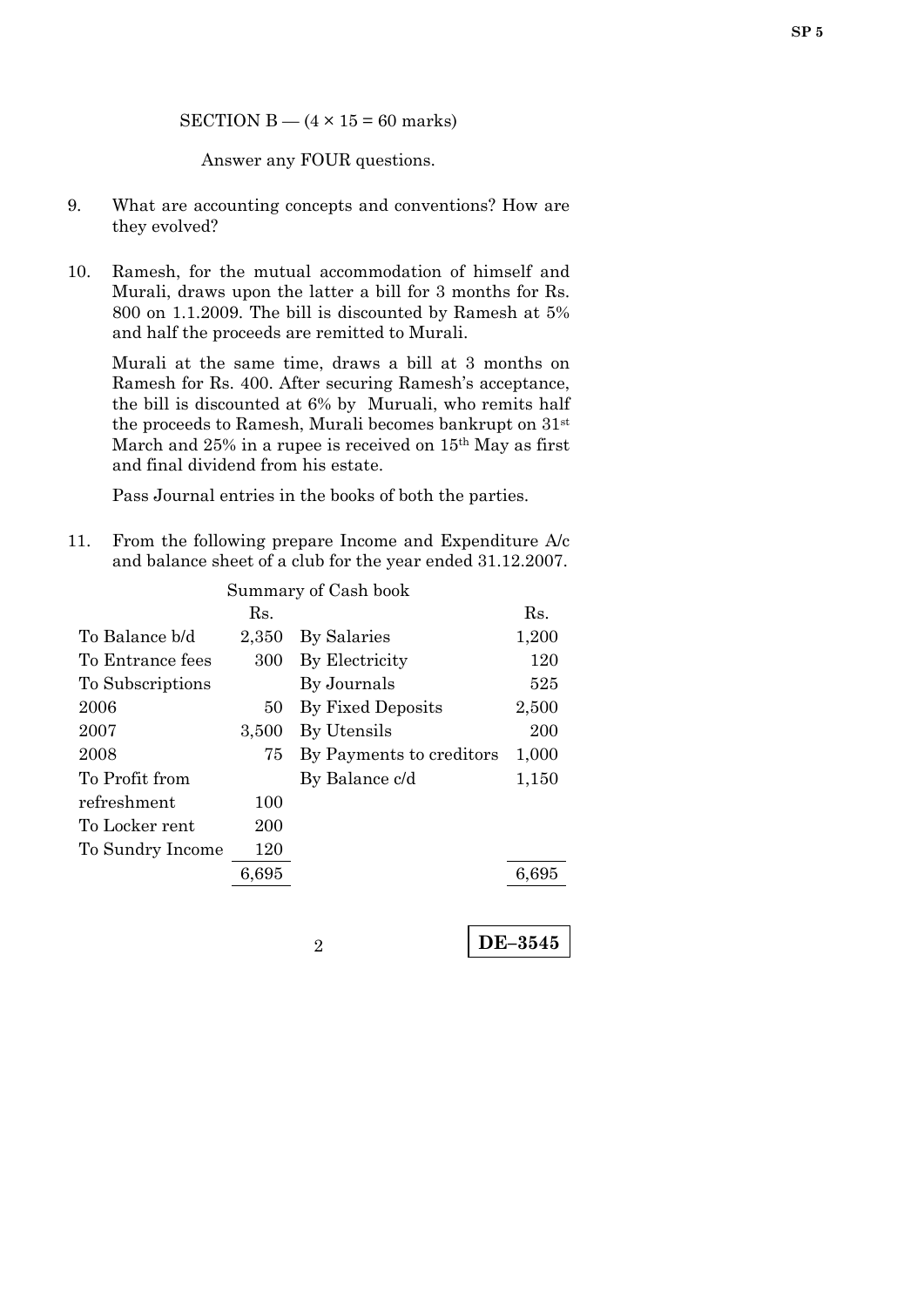The assets and liabilities on 1.1.2007 were :

 Utensils Rs. 800; Furniture Rs. 2,500; consumable stores Rs. 350; Creditors Rs. 1,200.

On 31.12.2007 value of consumable stores was Rs. 700; creditors Rs. 550, the subscriptions outstanding were Rs. 75 and the interest accured on fixed deposit was Rs. 25.

12. Mrs. K. James commenced business a cloth merchant on 1.1.93 with a capital of Rs. 10,000. On the same day she purchased furniture and fittings for cash Rs. 3,000. From the following particulars obtained from her books kept by single entry, you are asked to prepare a Trading and P&L a/c and Balance sheet as on 31.12.93.

|                                         | Rs.    |
|-----------------------------------------|--------|
| Sales (Inclusive of cash Rs. 7,000)     | 17,000 |
| Purchases (Inclusive of cash Rs. 4,000) | 15,000 |
| Mrs. K. Jame's drawings                 | 1,200  |
| Salaries                                | 2,000  |
| Bad debts                               | 500    |
| Business expenses                       | 700    |

 Mrs. K. James took cloth worth Rs. 500 from the shop for private use and paid Rs. 200 to her son but omitted to record these transactions in her books. On 31.12.93 her sundry debtors were Rs. 5,200 and sundry creditors Rs. 3,600, stock in hand on 31.12.93 Rs. 6,500.

13. X and Y entered into joint venture for purchase and sale of some household items. They agreed to share profit and losses in the ratio of their respective contributions. X contributed Rs. 10,000 in cash and Y Rs. 13,000. The whole amount was placed in a Joint Bank account. Goods were purchased by X after Rs. 10,000 and expenses paid

| $\vert$ DE-3545 |
|-----------------|
|                 |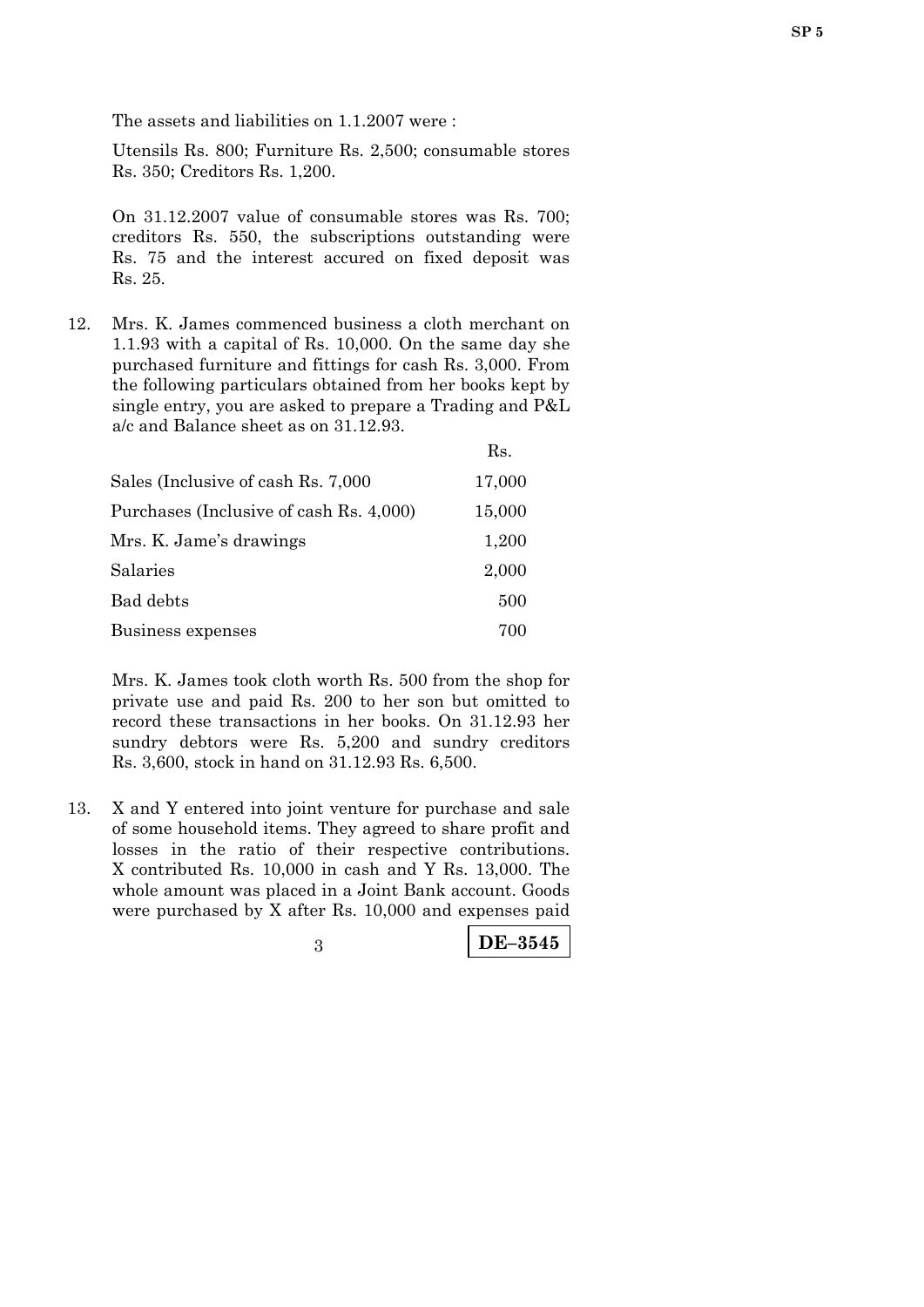by Y amounted to Rs. 2,000. They also purchased goods for Rs. 15,000 through the Joint Bank Account. The expenses on purchase and sale of articles amounted to Rs. 6,000 (including those met by Y) Goods costing Rs. 20,000 were sold for Rs. 45,000 and the balance was lost by fire. Prepare Joint Venture Account, Joint Bank a/c and the Ventures Accounts closing the venture.

- 14. Explain the self balancing ledger system. What are its advantages?
- 15. Describe the procedure for preparation of final accounts of a sole trader, step by step.

–––––––––––––––

**DE–3545** <sup>4</sup>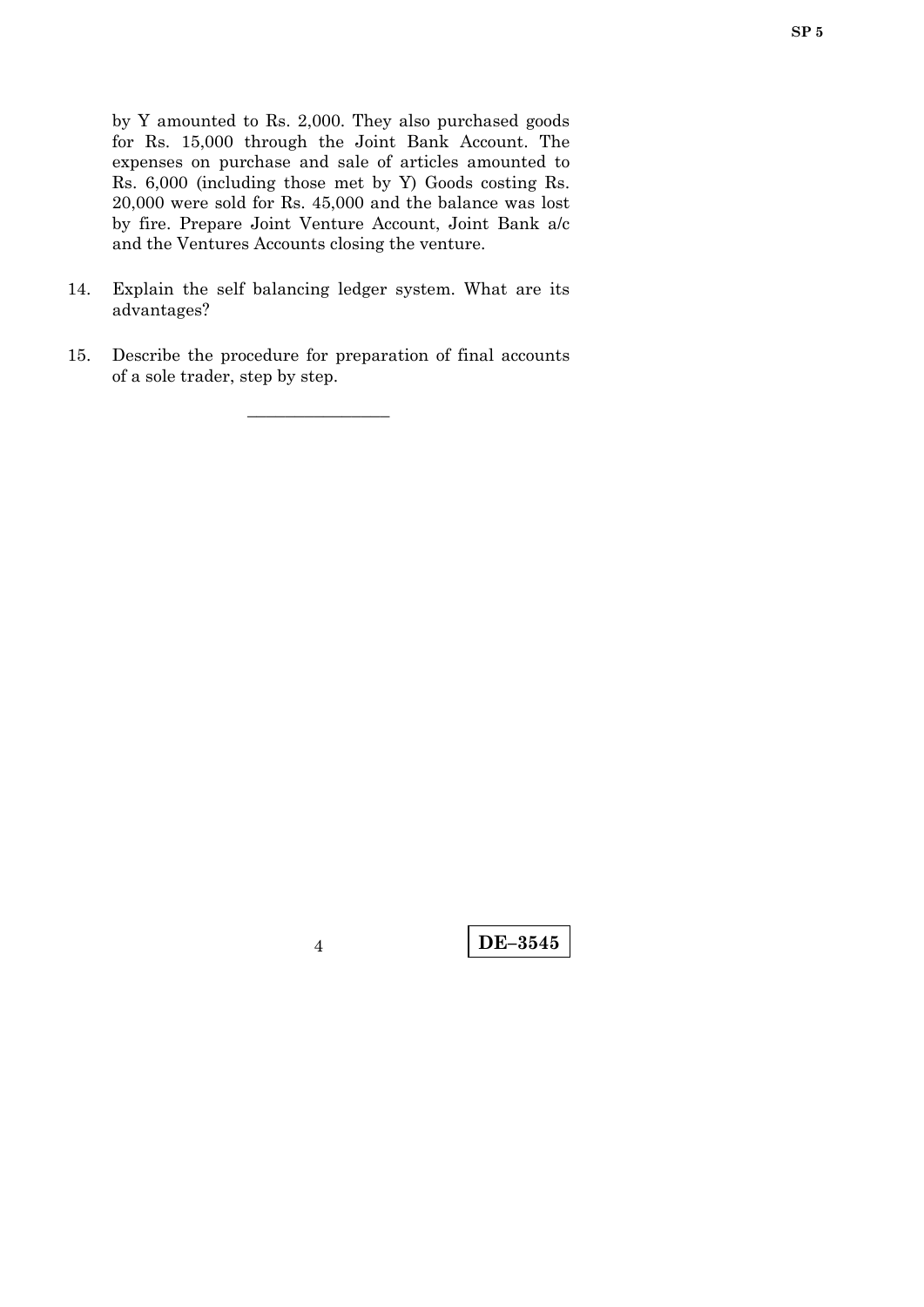| Sub. Code |  |
|-----------|--|
| 13        |  |

### DISTANCE EDUCATION

## B.B.A. (CS) DEGREE EXAMINATION, MAY 2018.

# PRINCIPLES OF MANAGEMENT

(2005 Onwards)

Time : Three hours Maximum : 100 marks

SECTION A —  $(5 \times 8 = 40$  marks)

Answer any FIVE questions.

- 1. What are the characteristics of management?
- 2. Explain the importance of planning.
- 3. What are the merits and demerits of line organisation?
- 4. Explain the advantages of Job analysis.
- 5. State the important principles of directing.
- 6. What are the problems filed in securing effective coordination?
- 7. Bring out the salient features of communication process.
- 8. Write a note on: Man power planning.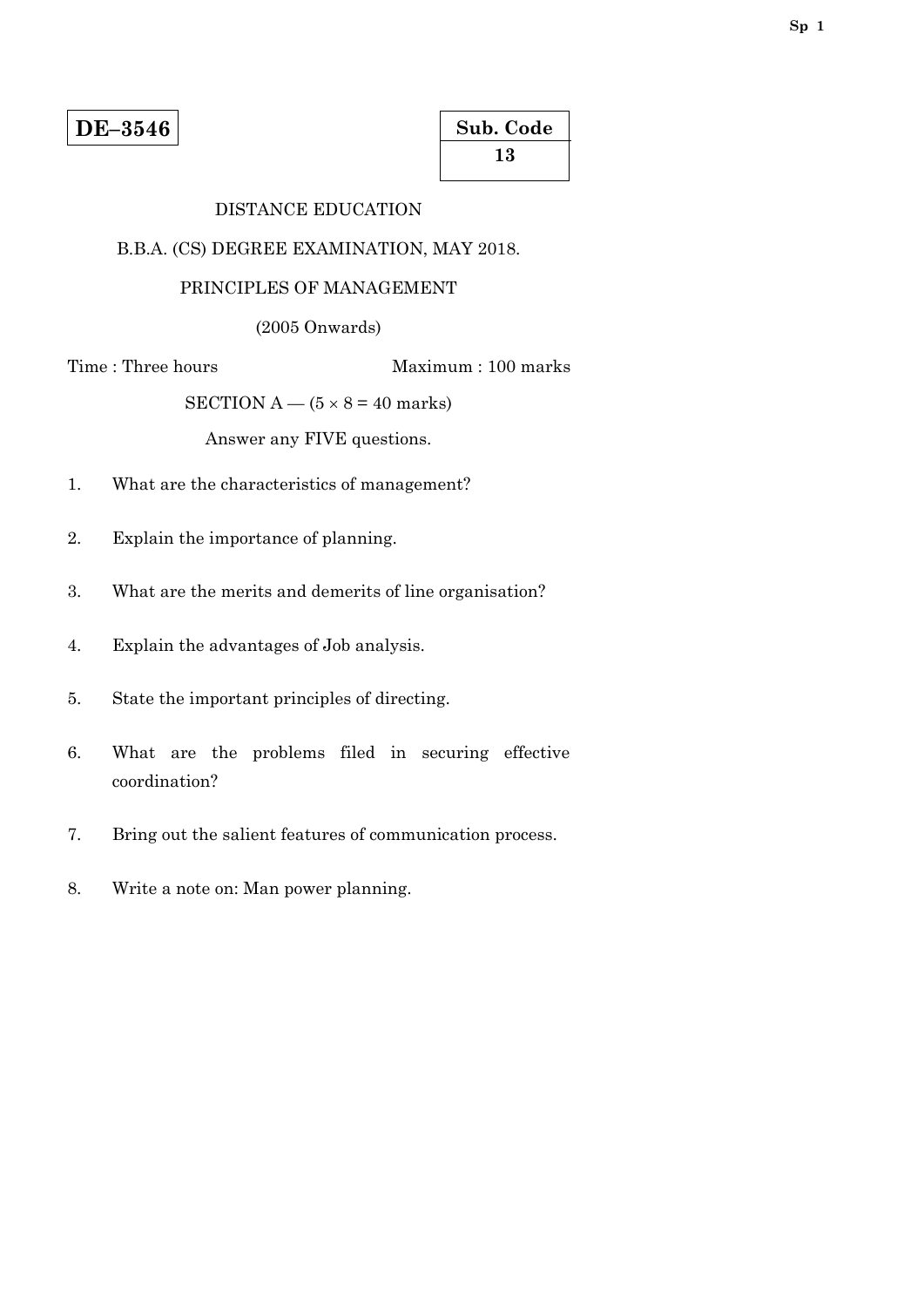SECTION B —  $(4 \times 15 = 60$  marks)

Answer any FOUR questions.

- 9. Discuss the various approaches to modern management.
- 10. What are the problems normally faced in decisionmaking? Suggest remedies.
- 11. Discuss the various stages involved in the selection of candidates for jobs.
- 12. Explain in detail Hezleerg's two faction theory.
- 13. What are the techniques of control? Explain.
- 14. Examine the meaning and importance of departmentation.

–––––––––––––––

15. Discuss the steps involved in the planning process.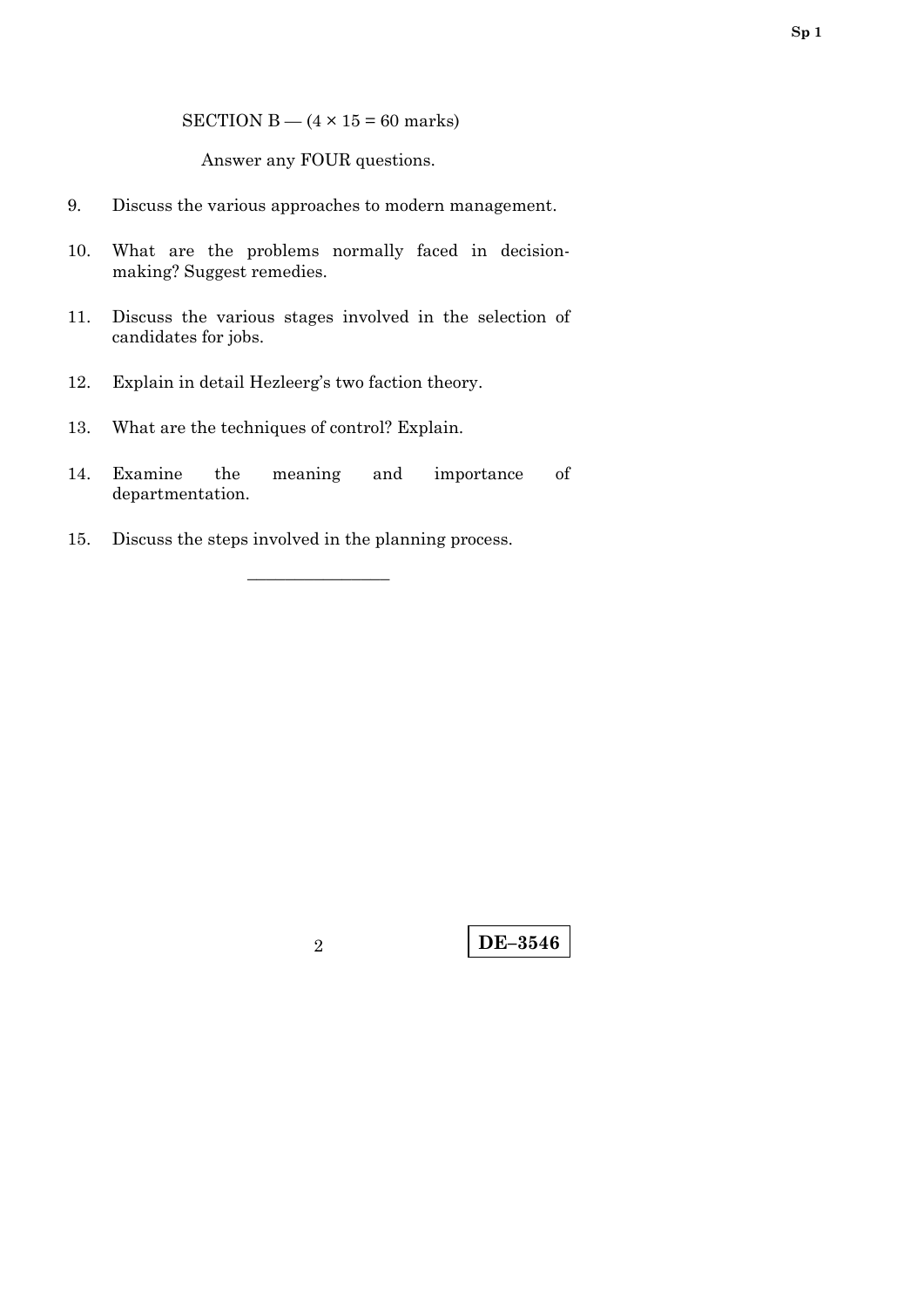| Sub. Code |  |
|-----------|--|
| 14        |  |

# DISTANCE EDUCATION

#### B.B.A. (CS) DEGREE EXAMINATION, MAY 2018.

#### COMPANY LAW

(2005 onwards)

#### Time : Three hours Maximum : 100 marks

SECTION  $A - (5 \times 8 = 40$  marks)

Answer any FIVE questions.

- 1. What is meant by registered companies?
- 2. Briefly explain the requisites of the Memorandum of Association.
- 3. Describe the doctrine of constructive notice.
- 4. What are the various ways in which share capital can be altered?
- 5. What is meant by forfeiture of shares? What are the conditions to be fulfilled before forfeiting shares?
- 6. Who are eligible to become director of the company?
- 7. Explain the law relating to quorum for general meeting.
- 8. What is creditors' voluntary winding up of the company?

SECTION B —  $(4 \times 15 = 60$  marks)

Answer any FOUR questions.

- 9. Enumerate different kinds of companies.
- 10. What is a Memorandum of Association? What are its contents?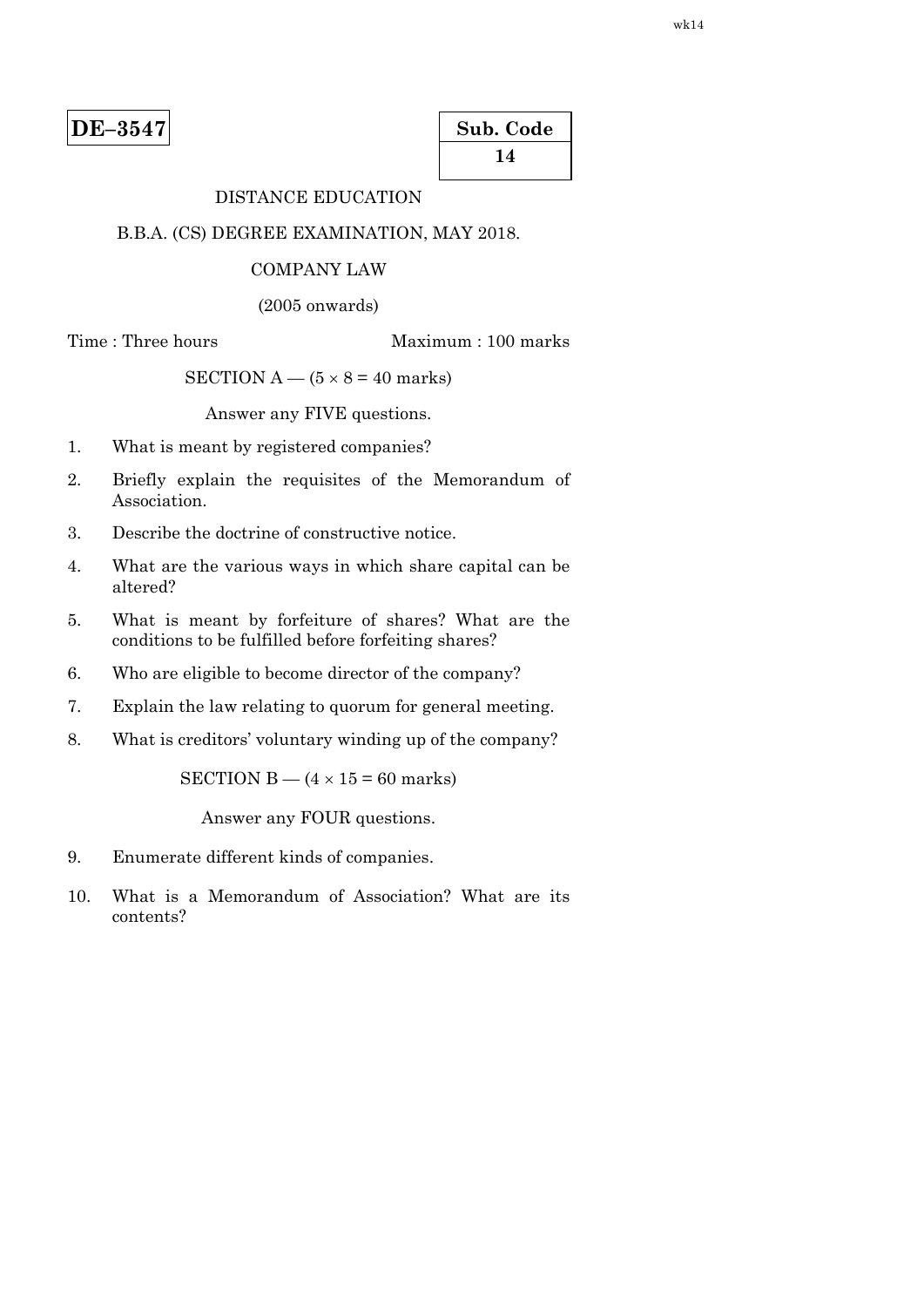- 11. What is "Articles of Association"? How it can be altered?
- 12. What do you understand by transfer of shares? Describe briefly the procedure for transferring the shares of a Joint Stock company.
- 13. Briefly state the provision of the companies Act, 1956, regarding the mode of appointment of the directors of a company.
- 14. What are the various kinds of company meeting? Explain.
- 15. What do you understand by the winding up of the company? What are the different modes of winding up?

–––––––––––––––

**DE–3547** <sup>2</sup>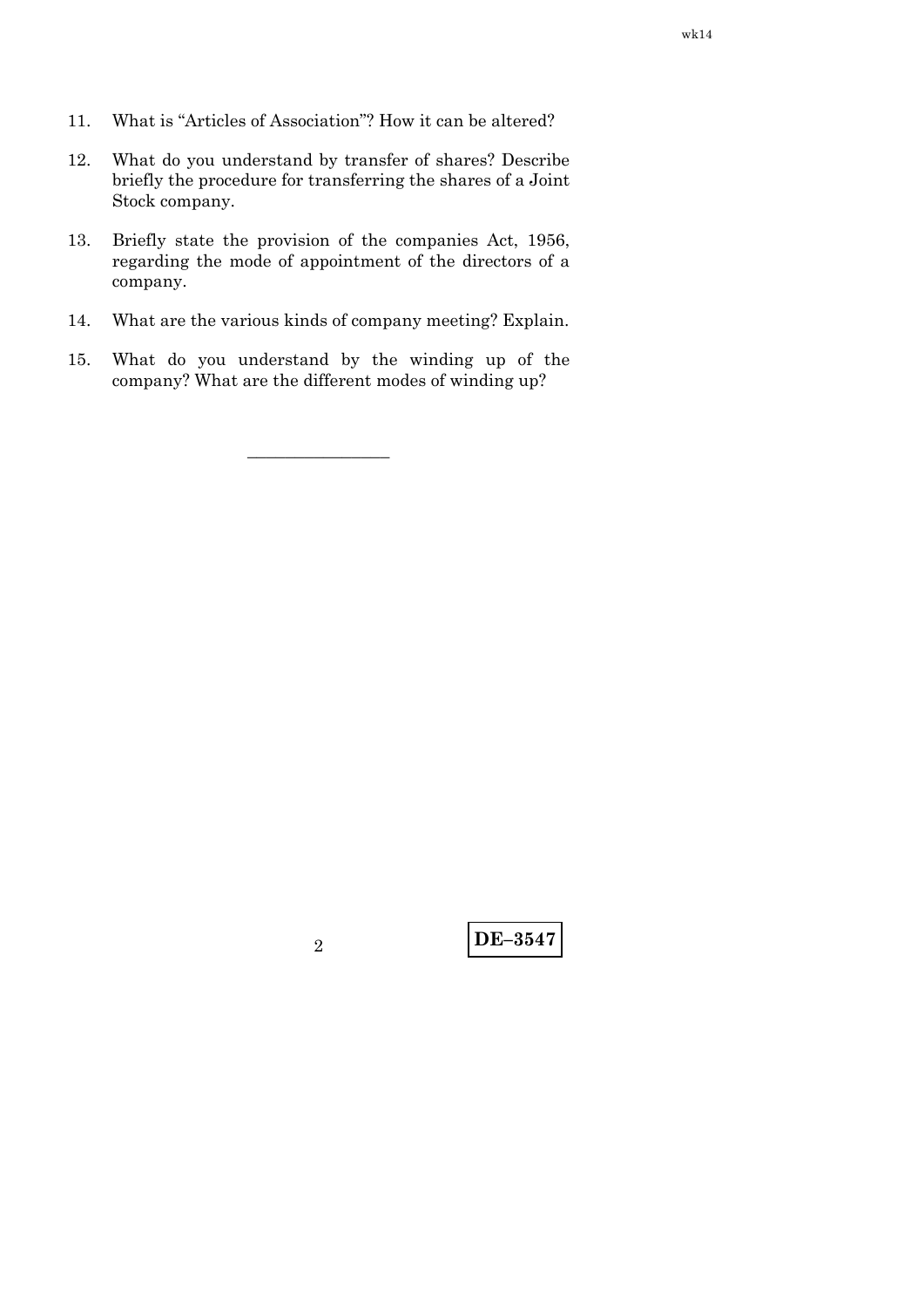| Sub. Code |  |
|-----------|--|
| 15        |  |

#### DISTANCE EDUCATION

### B.B.A. (Corporate Secretaryship) DEGREE EXAMINATION, MAY 2018.

#### MANAGERIAL ECONOMICS

(2005 onwards)

Time : Three hours Maximum : 100 marks

SECTION  $A - (5 \times 8 = 40$  marks)

Answer any FIVE questions.

- 1. Explain briefly the nature of economic theory.
- 2. What are the objectives of demand forecasting?
- 3. What are the limitations of law of demand?
- 4. Define production function. State its characteristics.
- 5. Explain the merits and demerits of cost plus pricing.
- 6. Mention the features of perfect competition.
- 7. Distinguish between fixed cost and variable cost.
- 8. State the need for the study of price theory.

SECTION  $B - (4 \times 15 = 60$  marks)

Answer any FOUR questions.

- 9. How does managerial economics differ from traditional economics.
- 10. Enumerate the factors influencing price elasticity of demand.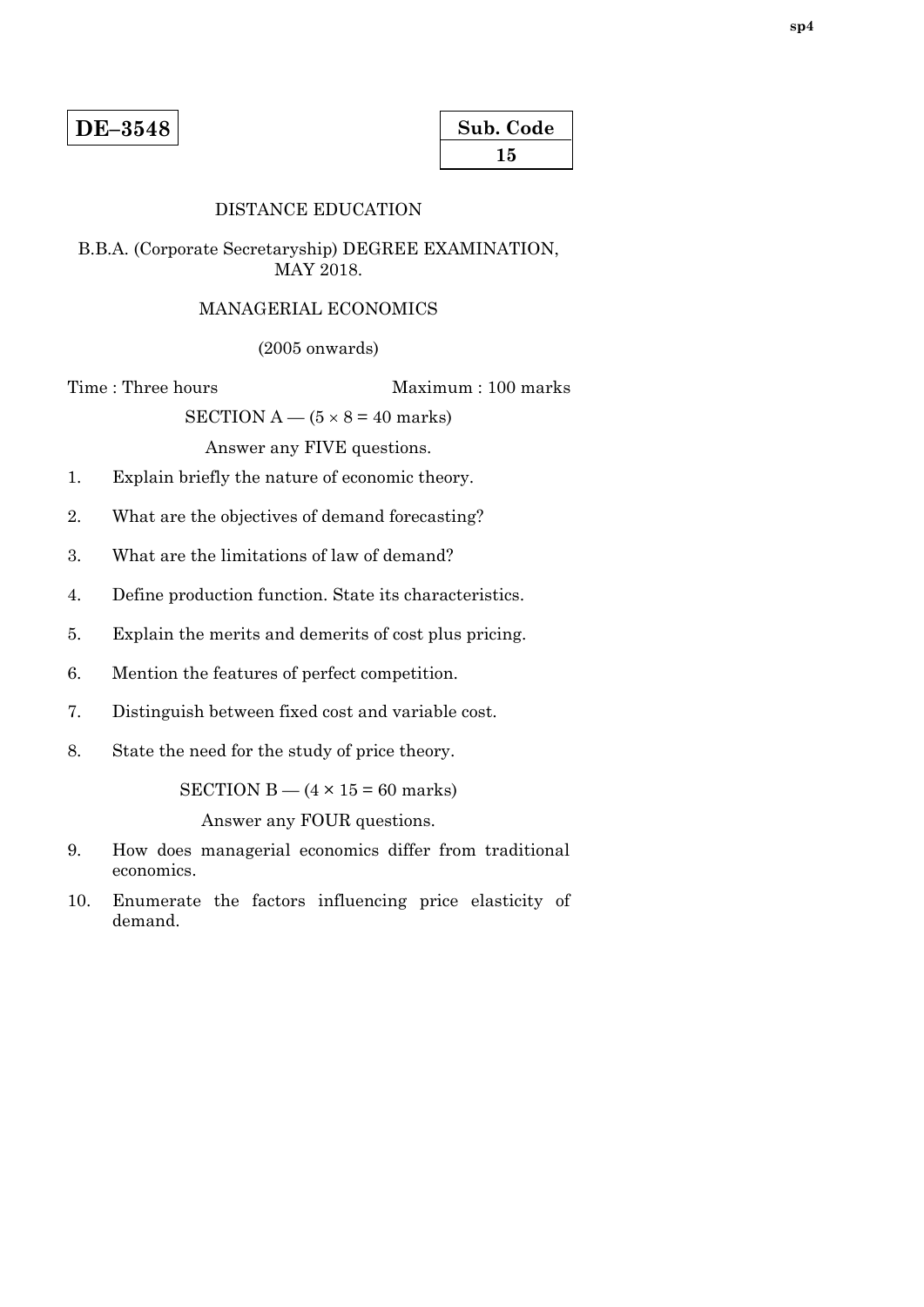- 11. Explain the role of cost in managerial decision making process.
- 12. Describe the various types of pricing policies.
- 13. Discuss the main features of monopoly competition.
- 14. Bring out clearly the relationship between TC. MC, and AV.
- 15. Under what circumstances skimming and penetration pricing strategies are suitable.

–––––––––––––––

**DE–3548** <sup>2</sup>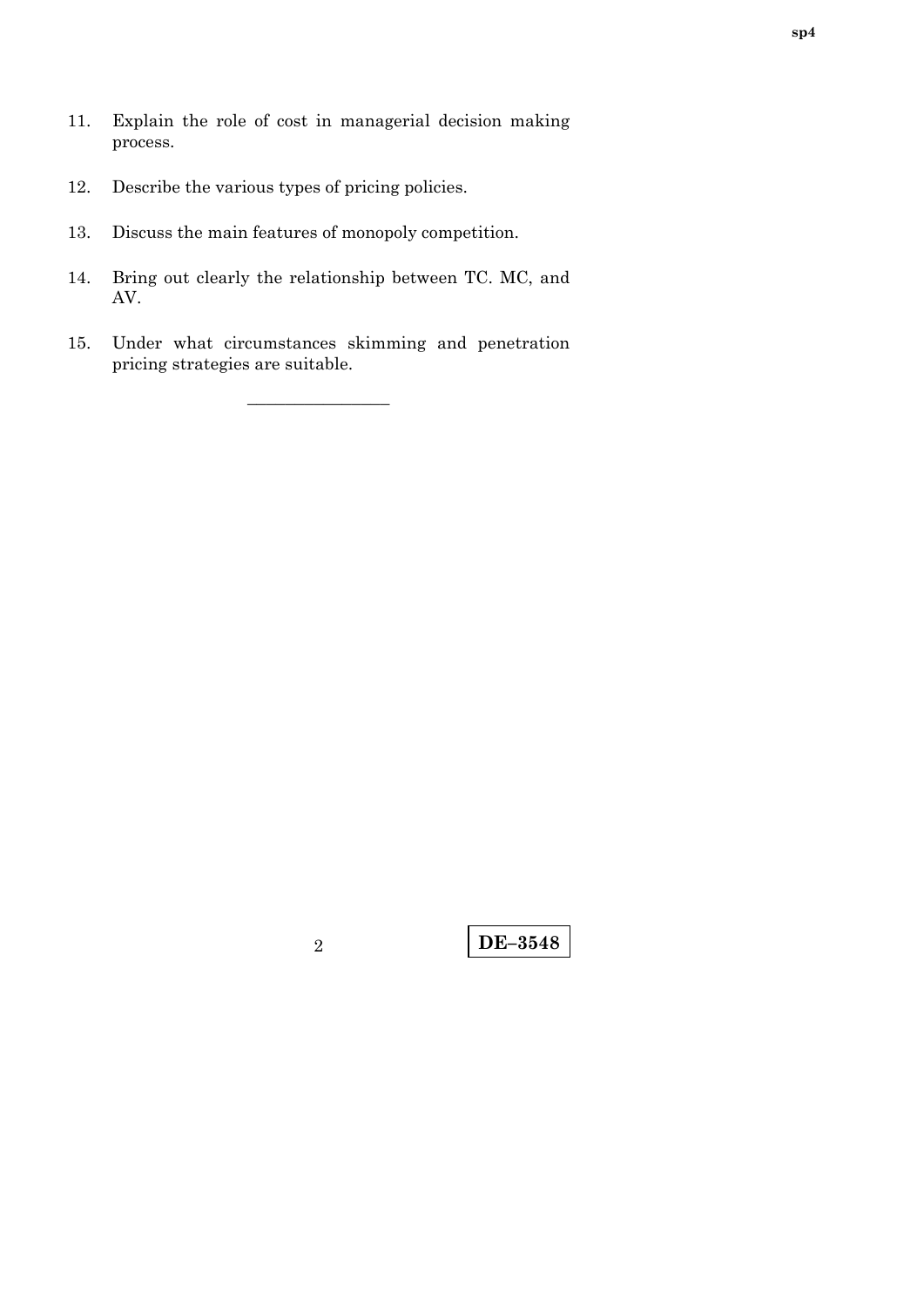**DE-3549** 

| Sub. Code |  |
|-----------|--|
| 21        |  |

# DISTANCE EDUCATION

# B.B.A. (CORPORATE SECRETARYSHIP/ B.B.A. (CS) (Lateral) DEGREE EXAMINATION, MAY 2018.

## SECRETARIAL PRACTICE

(2005 Onwards)

Time : Three hours Maximum : 100 marks

SECTION A —  $(5 \times 8 = 40$  marks)

Answer any FIVE questions.

- 1. Describe the role of company secretary in a company organisation.
- 2. What are the provisions of the companies act, 1956 with regard to issue of share certificate?
- 3. Explain the secretary's duty related to statutory meeting
- 4. What do you understand by dividend? Briefly state the treatment of unclaimed dividend?
- 5. Discuss the powers and duties of a director of a company under the companies act, 1956.
- 6. Briefly state the provisions of the companies act, 1956 regarding the mode of appointment of the director of the company.
- 7. Explain the procedure for winding up of a company.
- 8. Explain the legal provisions regarding board meeting.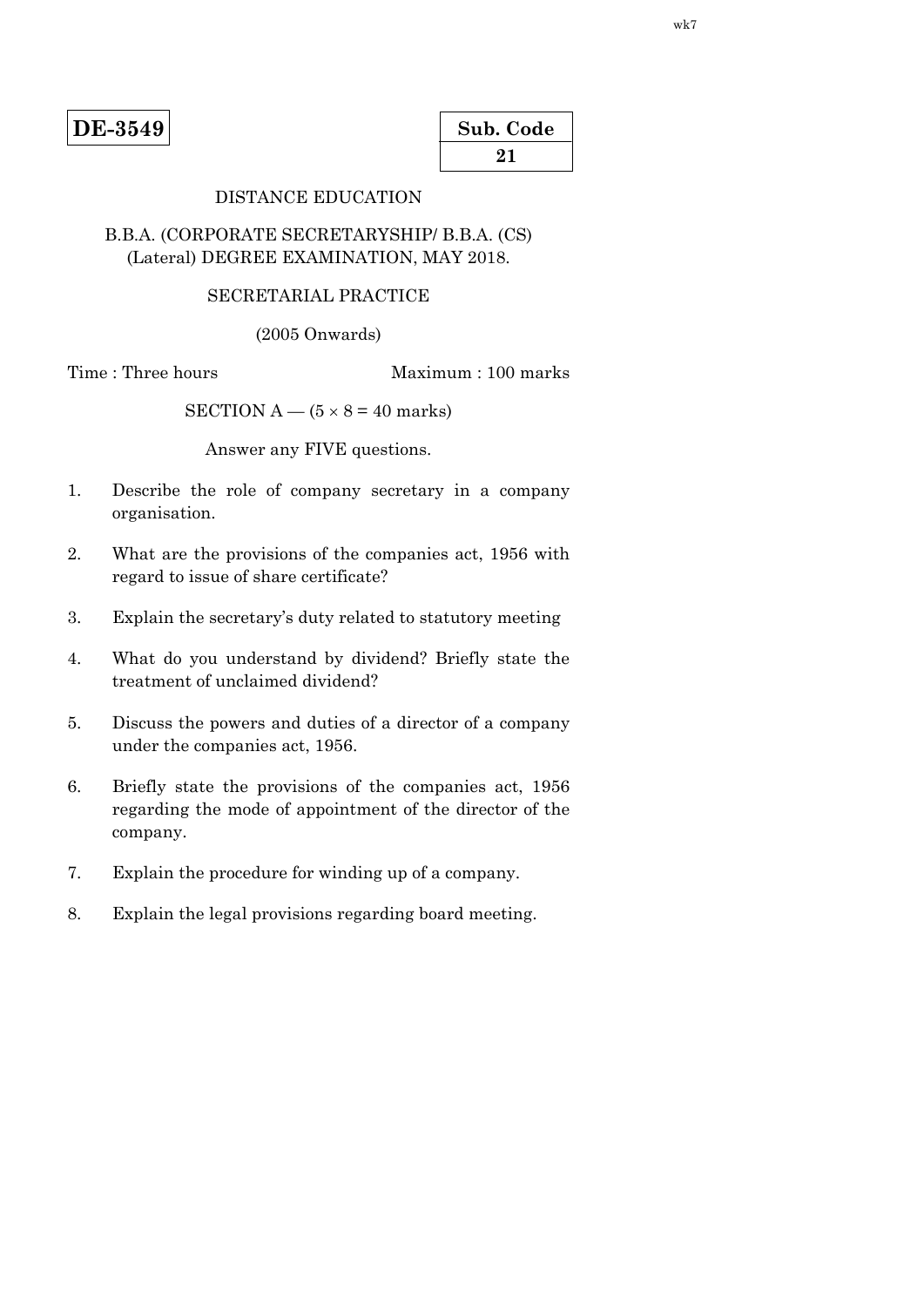SECTION B —  $(4 \times 15 = 60$  marks)

Answer any FOUR questions.

- 9. Who may be appointed as a company secretary and state how the secretary can be dismissed?
- 10. Explain the procedure of a secretary in issuing of shares.
- 11. Explain the types of meeting.
- 12. Explain the duties of a secretary regarding payment of dividend.
- 13. What are the disqualifications of directors? What are the effects of invalid appointment of a director?
- 14. Explain the various kinds of winding up briefly.
- 15. What are the duties of a secretary at the time of winding up?

————————

**DE-3549** <sup>2</sup>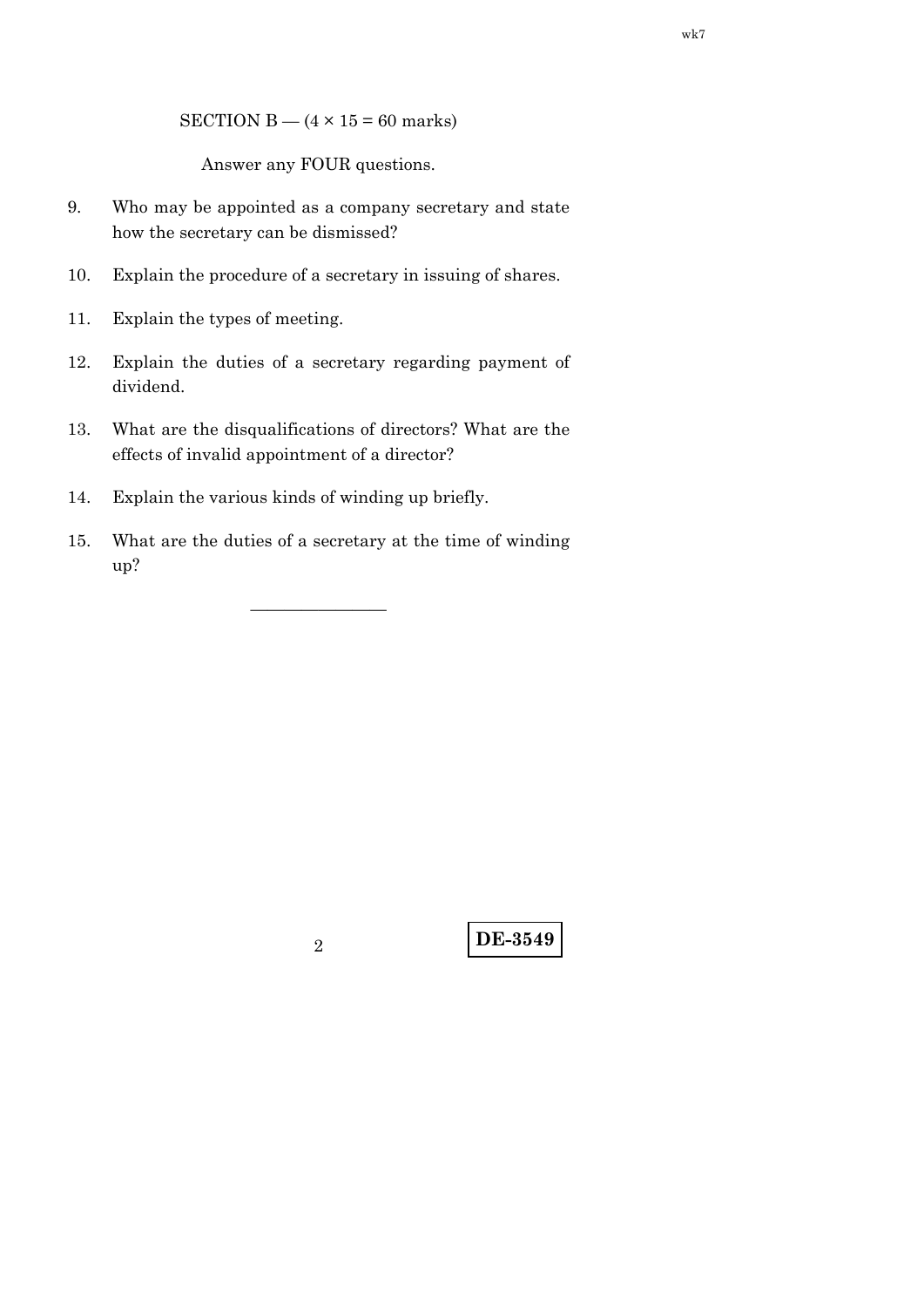**DE-3550** 

| Sub. Code |  |
|-----------|--|
| 22        |  |

# DISTANCE EDUCATION

B.B.A. (CS)/B.B.A. (CS) (Lateral) DEGREE EXAMINATION, MAY 2018.

#### COMMERCIAL LAW

(2005 onwards)

Time : Three hours Maximum : 100 marks

SECTION A —  $(5 \times 8 = 40$  marks)

Answer any FIVE questions.

- 1. What are the various kinds of contracts? Describe them briefly.
- 2. Distinguish between bailment and pledge.
- 3. What are the essentials of valid sale?
- 4. What do you mean by Endorsement?
- 5. State the essentials for a valid partnership.
- 6. Can a common carrier reduce his liability by a special contract.
- 7. State the kind of marine policy.
- 8. What do you mean by Arbitration?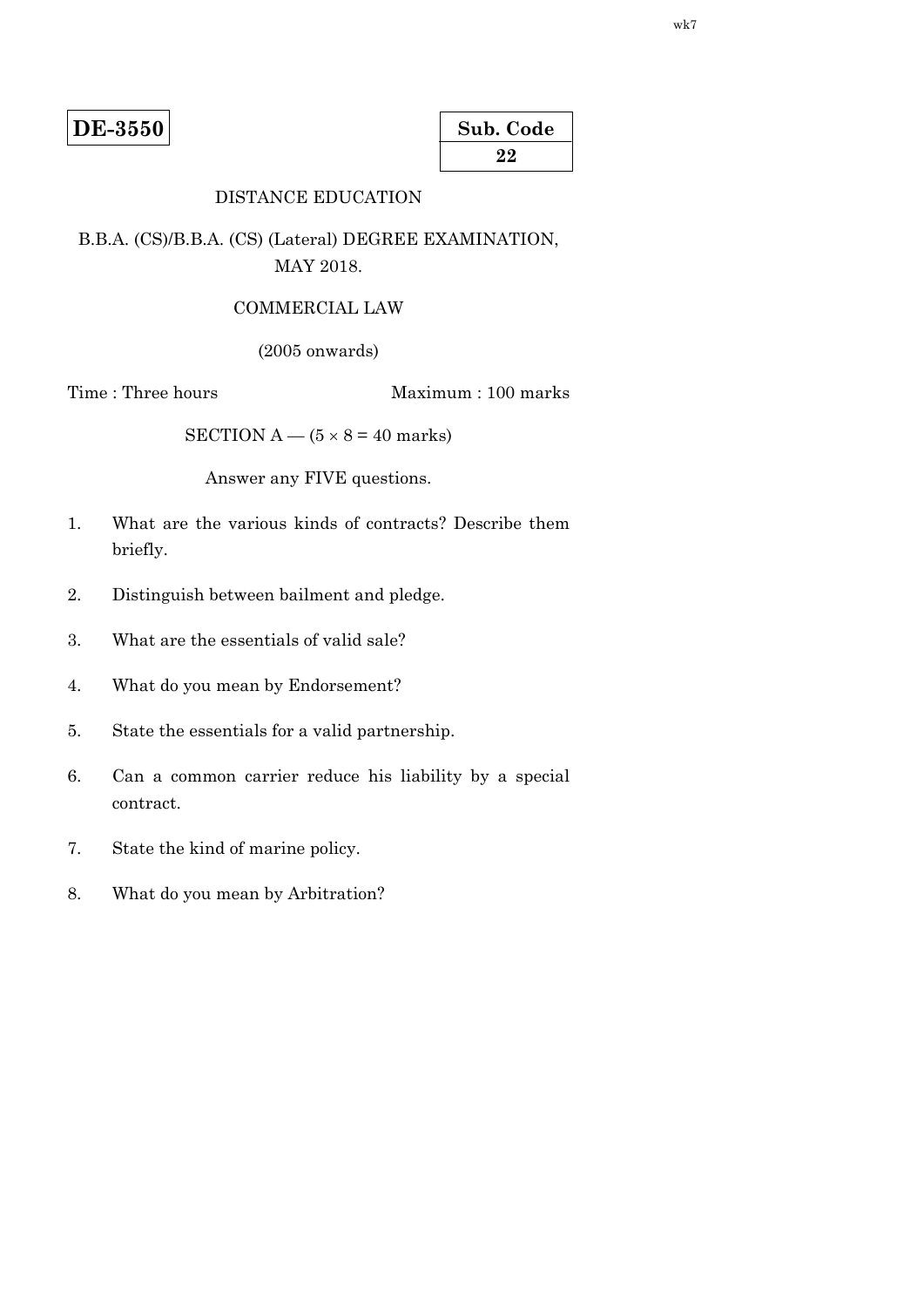SECTION B —  $(4 \times 15 = 60$  marks)

Answer any FOUR questions.

- 9. What do you mean by Capacity to contract? Discuss in detail the provisions of low relating minor's agreements.
- 10. List out the circumstances under which a surety is discharged.
- 11. What are the rules as to delivery of goods?
- 12. Clearly explain the concept Negotiable Instrument Act 1881.
- 13. State the rights of partners towards one another.
- 14. List out the rights and liabilities of a common carrier.
- 15. Define a contract of insurance and explain its principles.

———————

wk7

**DE-3550** <sup>2</sup>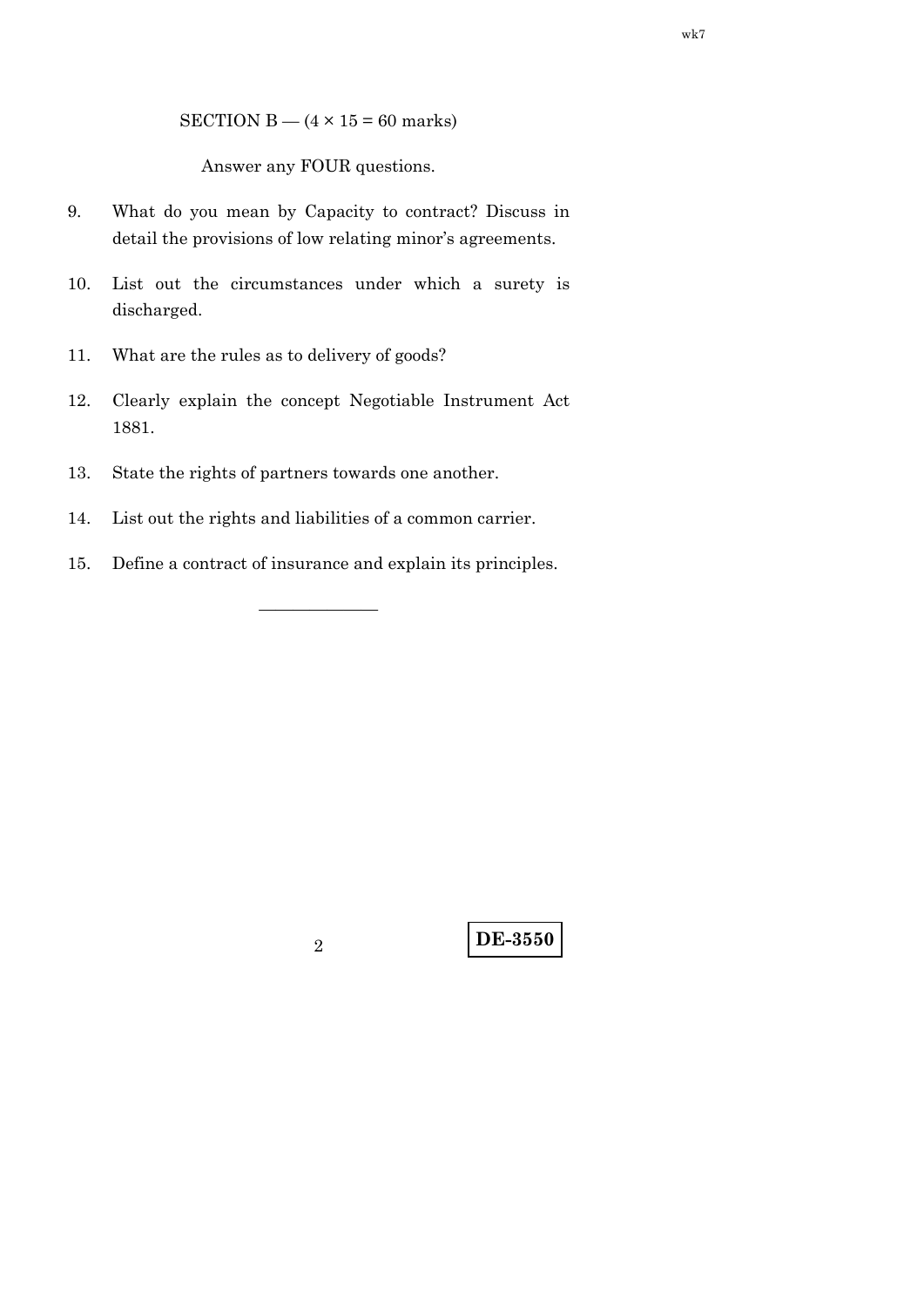| Sub. Code |  |
|-----------|--|
| 23        |  |

### DISTANCE EDUCATION

### B.B.A. (Corporate Secretaryship)/B.B.A. (CS) (Lateral) DEGREE EXAMINATION, MAY 2018.

# BUSINESS STATISTICS

(2005 Onwards)

Time : Three hours Maximum : 100 marks

SECTION  $A - (5 \times 8 = 40$  marks)

Answer any FIVE questions.

- 1. Discuss the functions of statistics.
- 2. Calculate the median from the following data. Marks : 10-25 25-40 40-55 55-70 70-85 85-100 Frequency: 6 20 44 26 3 1
- 3. Calculate Weighted arithmetic mean from the following data. Items : 68 85 101 102 108 110 112 113 124 128 Weights : 1 45 31 1 11 7 23 17 14 14
- 4. Find the value of range and its co-efficient for the following data.

8 10 5 9 12 11

5. Discuss the measures of Skewness.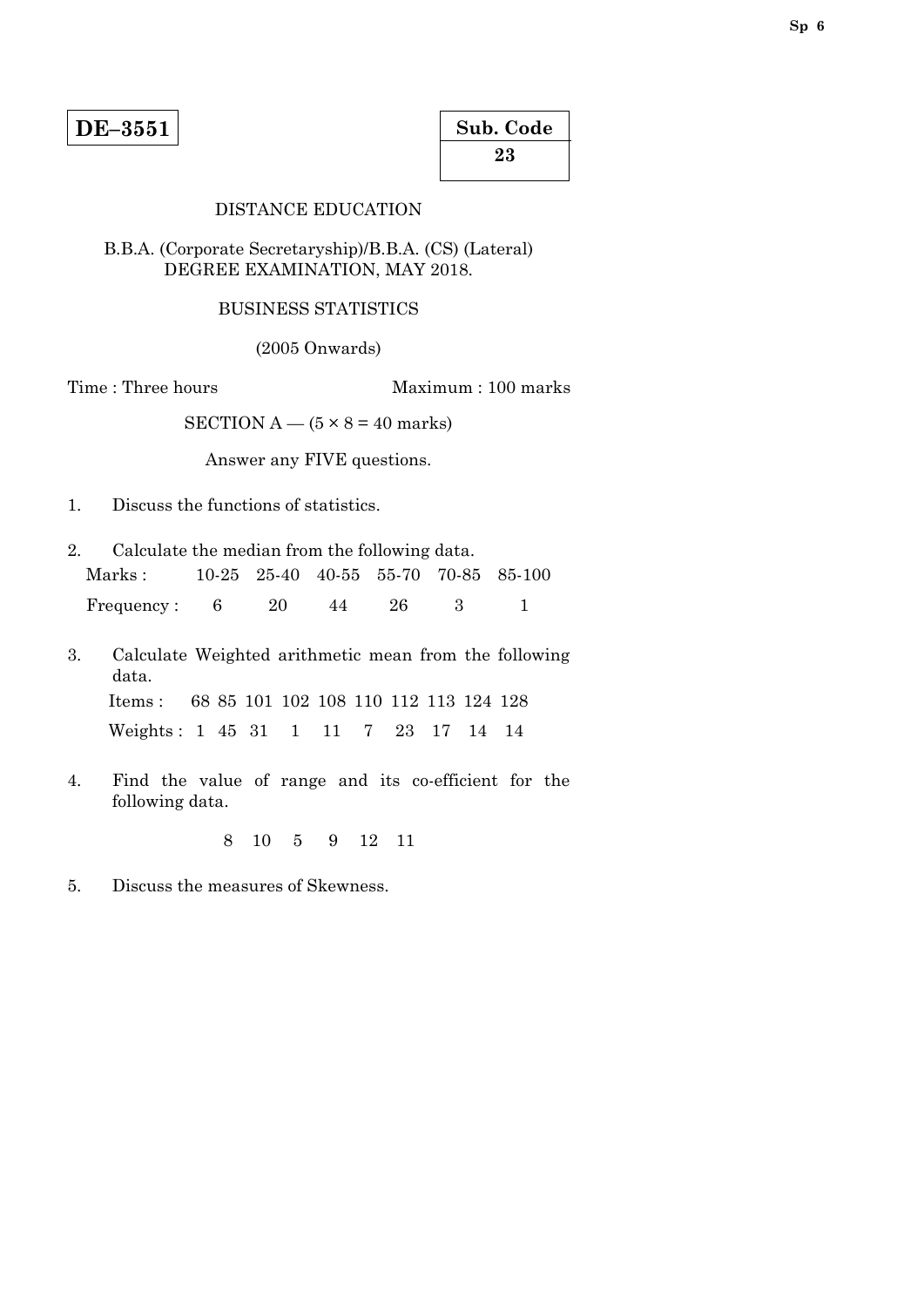6. Compute (a) Laspeyres (b) Paasches and fishers index numbers.

| Item    | Price          |                                           | Quantity |     |
|---------|----------------|-------------------------------------------|----------|-----|
|         |                | Base yr. Current yr. Base yr. Current yr. |          |     |
| A       | 6              | 10                                        | 50       | 50  |
| B       | $\overline{2}$ | 2                                         | 100      | 120 |
| $\rm C$ | 4              | 6                                         | 60       | 60  |
|         | 10             | 12                                        | 30       | 25  |

- 7. Explain the graphic method of fitting the trend line. What are its merits and demerits?
- 8. Explain the components of time series briefly.

SECTION  $B - (4 \times 15 = 60$  marks)

Answer any FOUR questions.

- 9. Explain the applications and limitations of statistics.
- 10. Calculate (a) Mean (b) Median (c) Mode.

Marks : Below 10 Below 20 Below 30 Below 40 Below 50

No. of students : 3 8 17 20 22

11. Calculate the standard deviation for the following frequency distribution. Annual profit : 20-40 40-60 60-80 80-100 100-120 120-140 140-160 No of banks: 10 14 25 48 33 24 16

**DE–3551**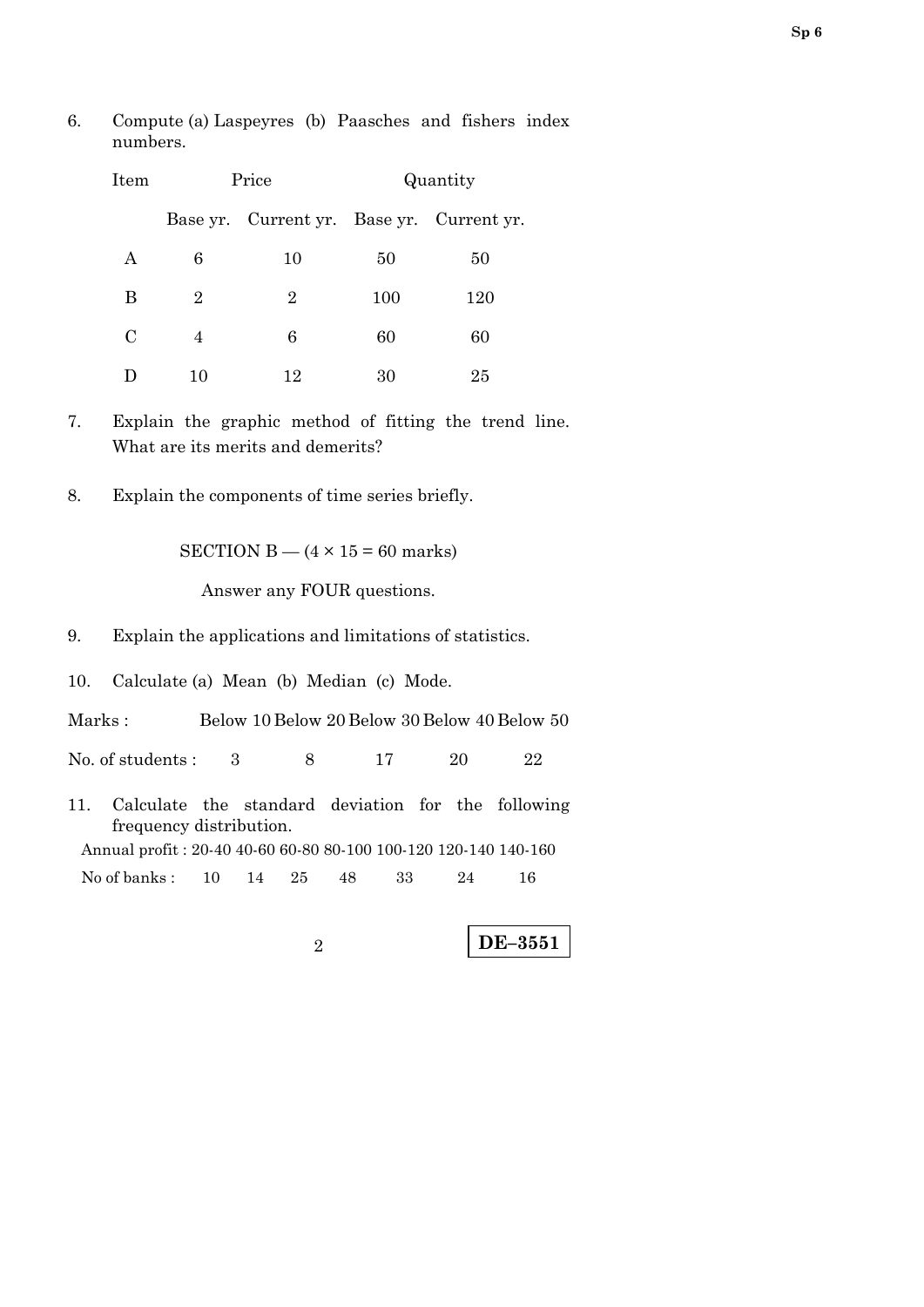12. Calculate Karl Pearsons coefficient of Skewness.

| Variable: 0-10 10-20 20-30 30-40 40-50 50-60 60-70 70-80 |  |  |  |  |
|----------------------------------------------------------|--|--|--|--|
| Frequency: 5 6 11 21 35 30 22 11                         |  |  |  |  |

- 13. Discuss the problems in the construction of index numbers.
- 14. Calculate the cost of living index numbers from the following data.

| Item          |    | Base yr. Current yr. Weight |   |
|---------------|----|-----------------------------|---|
| Food          | 39 | 47                          | 4 |
| Fuel          | 8  | 12                          | 1 |
| Clothing      | 14 | 18                          | 3 |
| House rent    | 12 | 15                          | 2 |
| Miscellaneous | 25 | 30                          |   |

15. Calculate five yearly moving average of number of students studying in a commerce college as shown by the following figures.

| Year :                               | 2000 2001 2002 2003 2004 |  |  |
|--------------------------------------|--------------------------|--|--|
| No. of students: 332 311 357 392 402 |                          |  |  |
| Year :                               | 2005 2006 2007 2008 2009 |  |  |
| No. of students: 405 410 427 405 438 |                          |  |  |

–––––––––––––––

**DE–3551** 3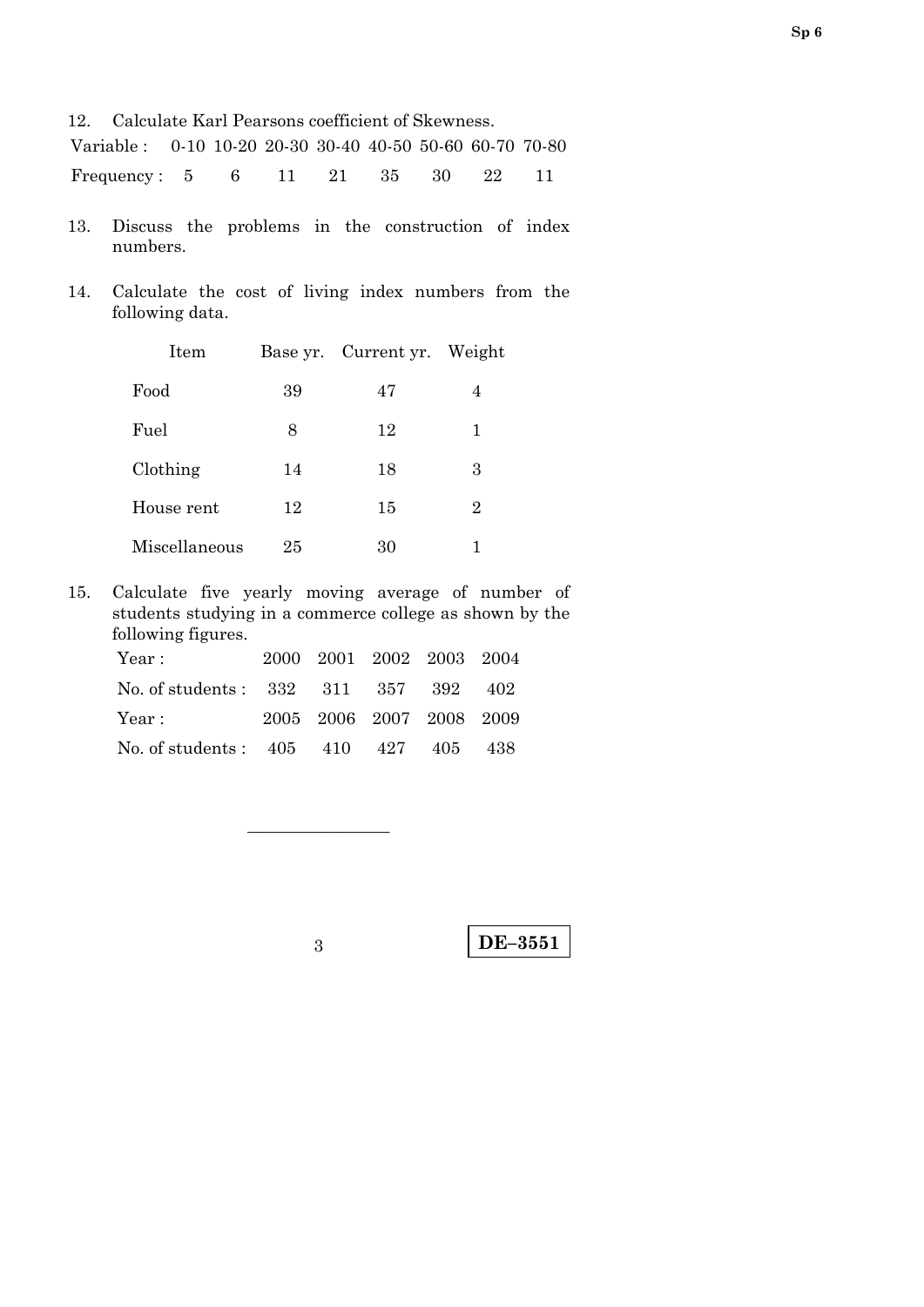| Sub. Code |  |
|-----------|--|
| 24        |  |

### DISTANCE EDUCATION

### B.B.A. (CS) /B.B.A. (CS) (Lateral) DEGREE EXAMINATION, MAY 2018.

#### ADVANCED ACCOUNTANCY

#### (2005 onwards)

Time : Three hours Maximum : 100 marks

SECTION  $A - (5 \times 8 = 40$  marks)

Answer any FIVE questions.

- 1. How is goodwill treated in the books of accounts on the retirement of a partner?
- 2. What is 'Realisation account'? Differentiate it from 'Revaluation a/c'.
- 3. You are required to set out the journal entries relating to the issue of the following debentures in the books of X Ltd.
	- (a) 8%, 120 Rs. 1,000 debentures are issued at 5% discount and are repayable at par
	- (b) Another 7%, 150 Rs. 1,000 debentures are issued at 5% discount and repayable at 10% premium.
	- (c) Further 80, 9% Rs. 1,000 debentures are issued at 5% premium.
- 4. How are profits prior to incorporation dealt with?
- 5. Define Amalgamation and external reconstruction.
- 6. How will you ascertain the claim for loss of profit as a result of fire?
- 7. Write a note on stock and debtors system.
- 8. What do you mean by dissolution of a firm?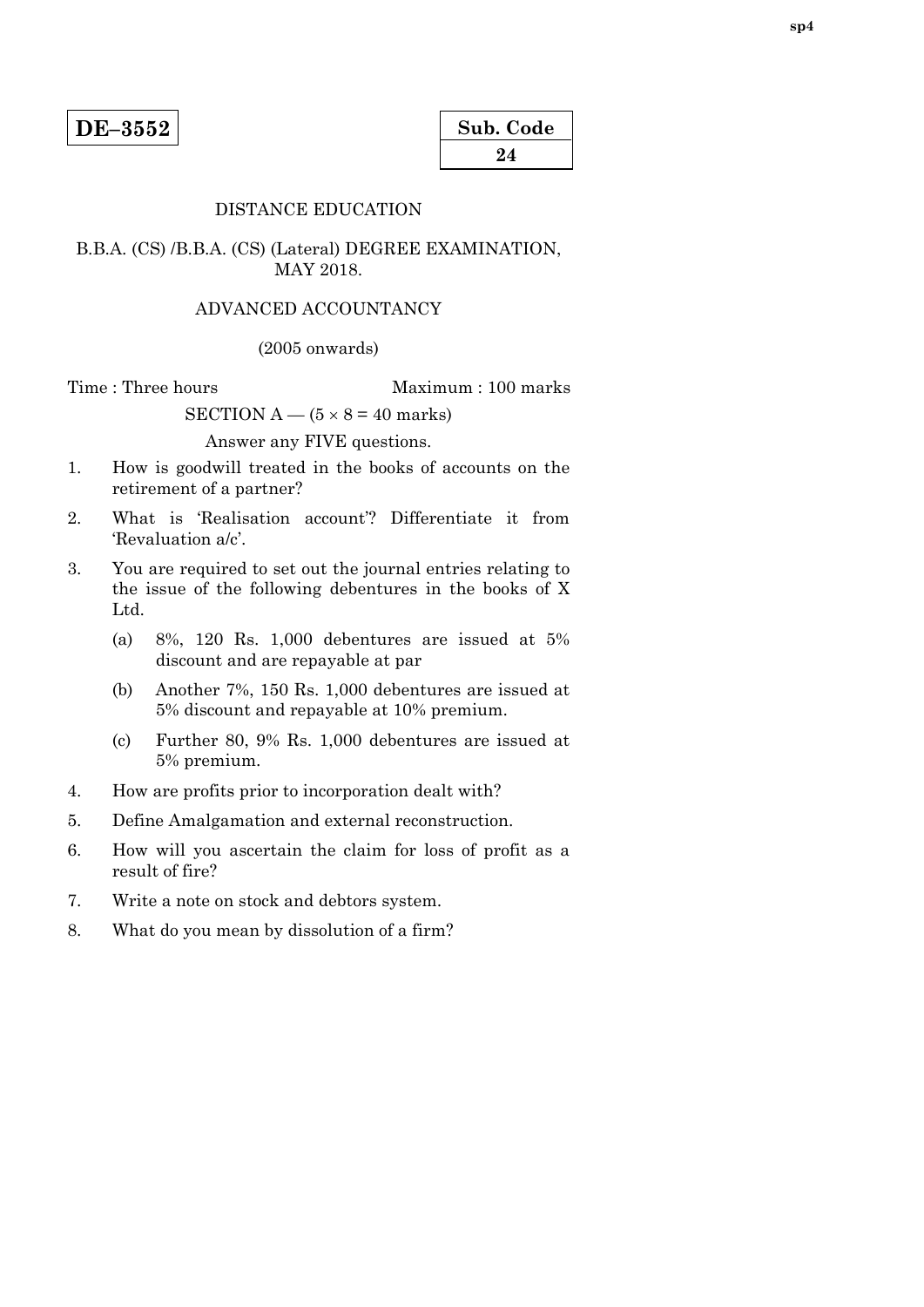SECTION  $B - (4 \times 15 = 60$  marks)

Answer any FOUR questions.

9. X,Y and Z are equal partners of a trading firm. The capital of the firm is Rs. 1,20,000 held equally by the partners.

 The firm taken out a policy of Life Assurance for Rs. 36,000 on the joint lines of the partners, payable on the death of any one of them.

- (a) X and Y were entitled to be credited at the close of each year with partnership salaries of Rs. 3,600 and Rs. 3,200 respectively.
- (b) Partners were to be charged 5% interest on their drawings and were to be allowed 5% interest on their capital.
- (c) In the event of death of a partner, goodwill was to be valued at one year's purchase of average profits of the three years preceeding the death . Y died on 31.12.91. His drawings during 1991 amounted to Rs. 4,000 and interest thereon Rs. 120. The profit of the three years preceeding the death were 1989 – Rs. 40,000 ; 1990 – Rs. 6,400 (Loss) ;  $1991 -$ Rs. 20,400.

Prepare Y's current a/c and capital a/c as they would appear in the books of the firm after receipt of the assurance policy money.

10. A,B and C were partners who share profits in the ratio of 3:2:1. On 31.12.2005, the position of the firm is as follows: Liabilities Rs. Assets Rs. Capital accounts :

| A   | 40,000 Plant and machinery | 87,400 |
|-----|----------------------------|--------|
| В   | 32,000 Joint life policy   | 8,000  |
| - 0 | $16,000$ Stock             | 39,600 |
|     |                            |        |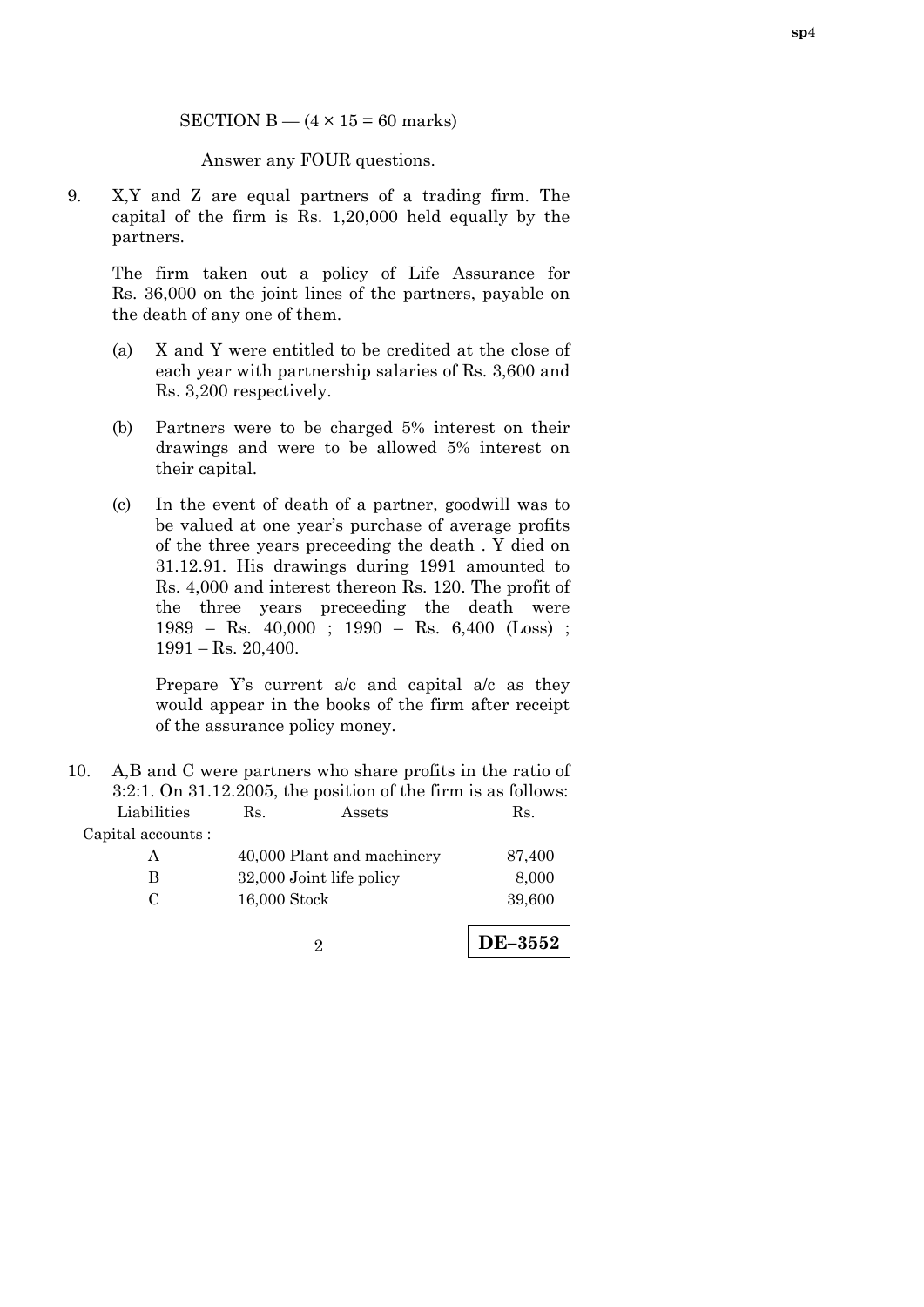| Reserve fund     | 24,000 Debtors            | 30,000          |
|------------------|---------------------------|-----------------|
| A's loan         | $20,000$ Less : provision | 28,000<br>2.000 |
| Bills payable    | 7,200 Cash at bank        | 7.000           |
| Sundry creditors | 30,800                    |                 |
|                  | 1,70,000                  | 1,70,000        |

The firm was dissolved on 1.1.96. Joint life policy was taken over by A at Rs. 10,000. Stock realised Rs. 36,000. Debtors realised Rs. 29,000. Plant and machinery fetched Rs. 72,000. One bill for Rs. 1,400 under discount having been dishonoured had to be taken up by the firm (the debt subsequently proved bad) close the books of the firm.

- 11. New Comer Ltd. issued 50,000 equity shares of Rs. 10 each payable as Rs. 3 on application Rs. 4 on allotment and Rs. 3 or call. Applications were received for 80,000 equity shares, out of which letters of regret were issued for 15,000 shares. Full allotment was made to applicants for 20,000 shares. Pro rata allotment was made on the balance. A shareholder holding 50 shares to whom full allotment was made failed to pay allotment money. Another shareholder 100 shares to whom pro rata allotment was made also failed to pay allotment money. On the call, there was further default of 150 shares. All shares were forfeited. The first lot of 150 shares was reissued @ Rs. 8 per share as fully paid up shares. Pass appropriate journal entries in the books of New Comers Ltd.
- 12. Flat Pvt Ltd. was incorporated on  $1<sup>st</sup>$  July 2002 to take over the running business of Mr. Round with effect from 1st April 2002. The following P and L a/c for the year ended 31st March 2003 was drawn up.

|                       | Rs.   |                             | Rs.    |
|-----------------------|-------|-----------------------------|--------|
| To commission         |       | $2,625$ By gross profit     | 98,000 |
| To advertisement      |       | 5,250 By bad debts realised | 500    |
| To M.D's remuneration | 9,000 |                             |        |
| To depreciation       | 2,800 |                             |        |
|                       |       |                             |        |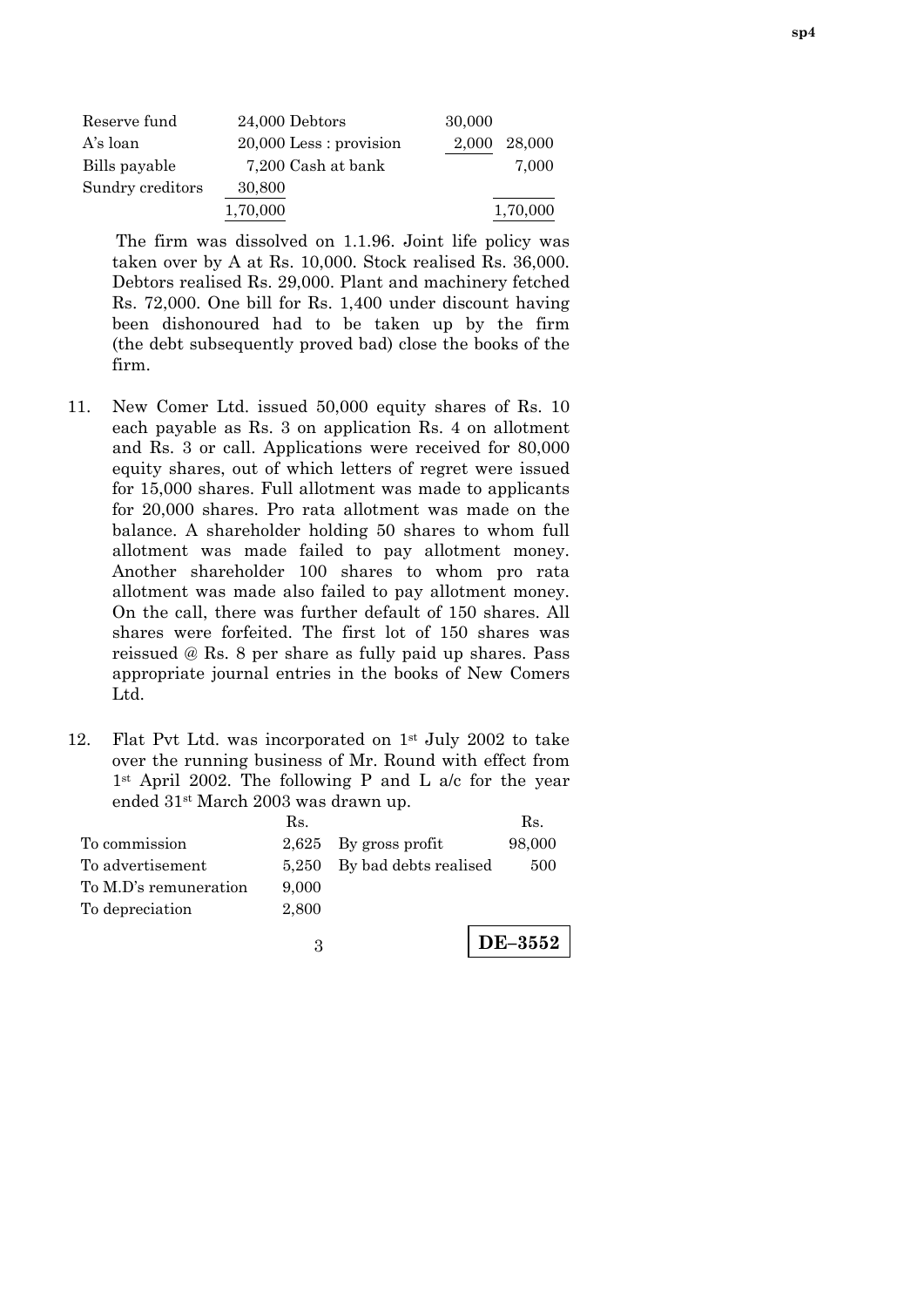| To salaries             | 18,000 |        |
|-------------------------|--------|--------|
| To insurance            | 600    |        |
| To preliminary expenses | 700    |        |
| To rent and taxes       | 3,000  |        |
| To discount             | 350    |        |
| To bad debts            | 1,250  |        |
| To net profit           | 54,925 |        |
|                         | 98,500 | 98,500 |

The following details are available :

- (a) The average monthly turnover from July 2002 onwards was double than that of the previous months.
- (b) Rent for the first 3 months was paid @ Rs. 200 p.m and there after at a rate increased by Rs. 50 p.m.
- (c) Advertisement expenses were directly proportionate to the sale.

You are required to find out the profit prior to incorporation and state the treatment thereof in the books of the company.

13. Explain the meaning of reconstruction of company.

14. What do you mean by the value of business?

15. What do you mean by "royalty"? Point out the importance of minimum rent in the royalty agreement.

–––––––––––––––

**DE–3552** <sup>4</sup>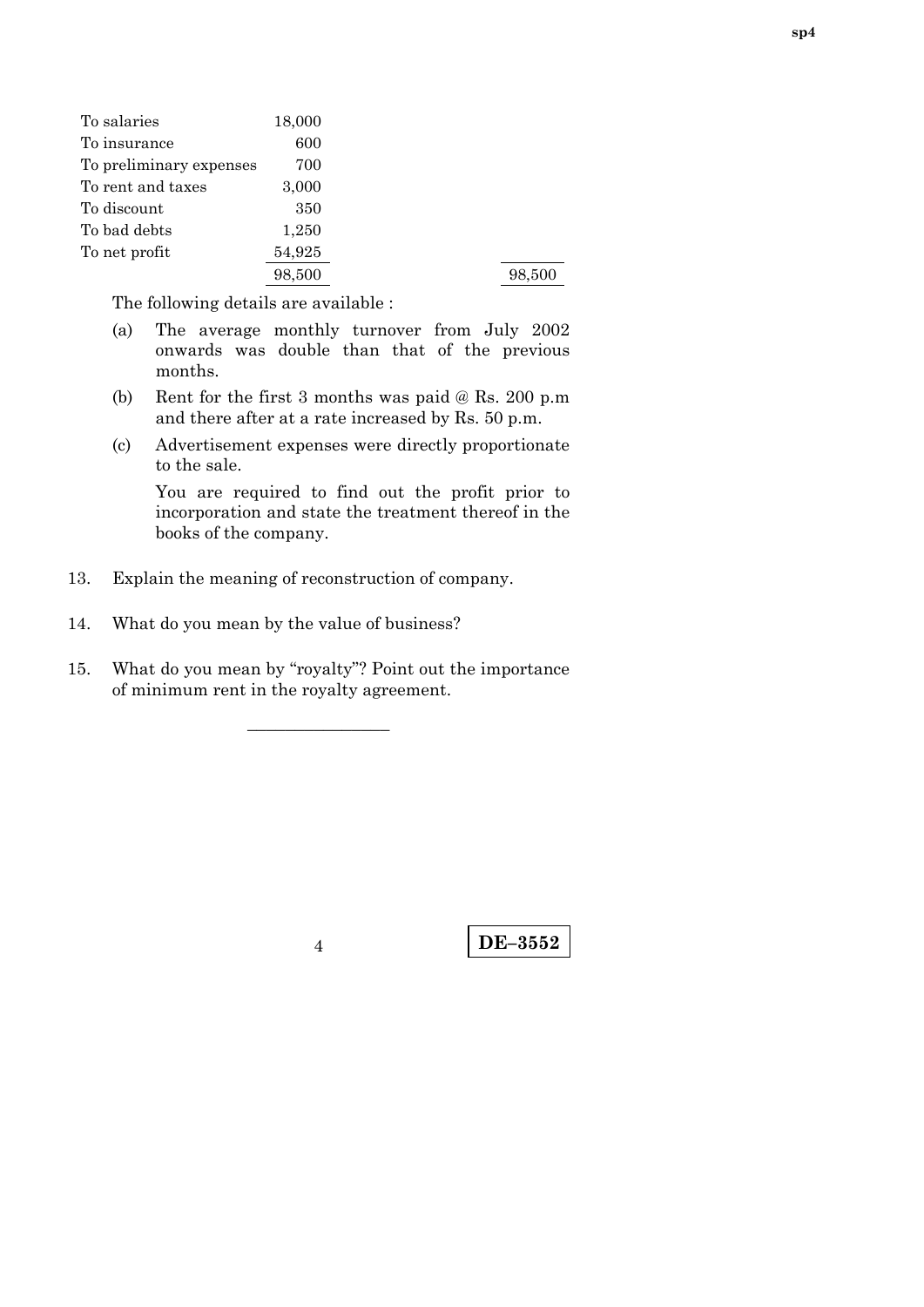| Sub. Code |  |
|-----------|--|
| 25        |  |

# DISTANCE EDUCATION

### B.B.A. (CS)/B.B.A. (CS) (Lateral) DEGREE EXAMINATION, MAY 2018.

### CORPORATE FINANCE

(2005 onwards)

Time : Three hours Maximum : 100 marks

PART  $A - (5 \times 8 = 40$  marks)

Answer any FIVE questions.

All questions carry equal marks.

- 1. Explain the scope of corporate finance.
- 2. Discuss the meaning and causes of over-capitalisation.
- 3. State and explain the reasons for changes in capitalisation.
- 4. Explain the various factors influencing working capital.
- 5. Write a note on : Debt financing.
- 6. Write a note on : Industrial Finance Corporation.
- 7. What is meant by Watered capital? Explain its effects.
- 8. Write a note on : Financial organisation.

PART B  $-$  (4  $\times$  15 = 60 marks)

Answer any FOUR questions.

All questions carry equal marks.

- 9. Discuss the objectives of financial management.
- 10. Explain the various principles to be taken into account while determining the amount of capitalisation.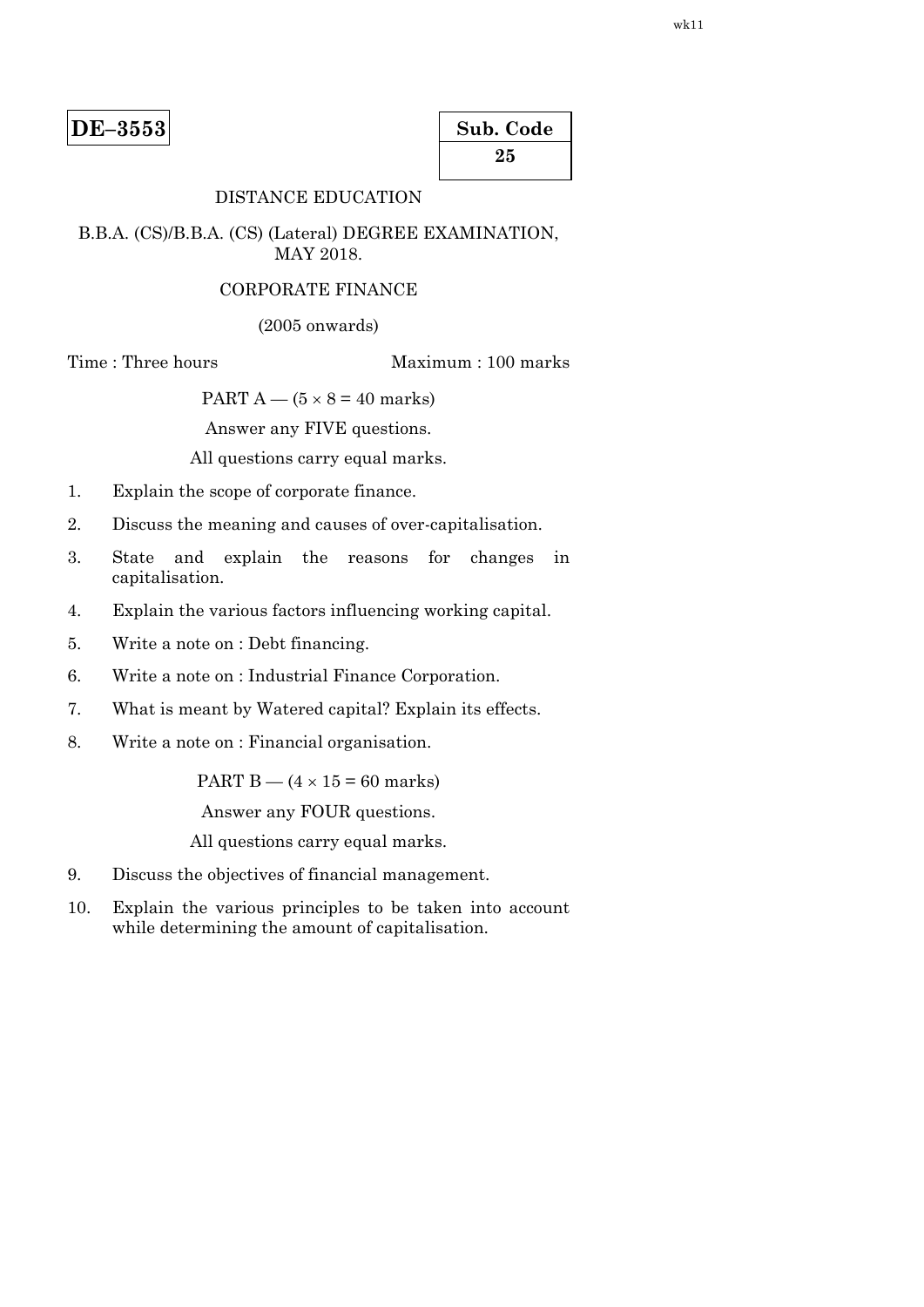- 11. Define capital structure. What are the determinants of optimum capital structure?
- 12. State the advantages and disadvantages of equity capital to the shareholders as well as to the corporation.
- 13. Discuss the functions and operations of IDBI.
- 14. Describe the various types of working capital.
- 15. Explain the role of financial institutions in the economic development of a country.

–––––––––––––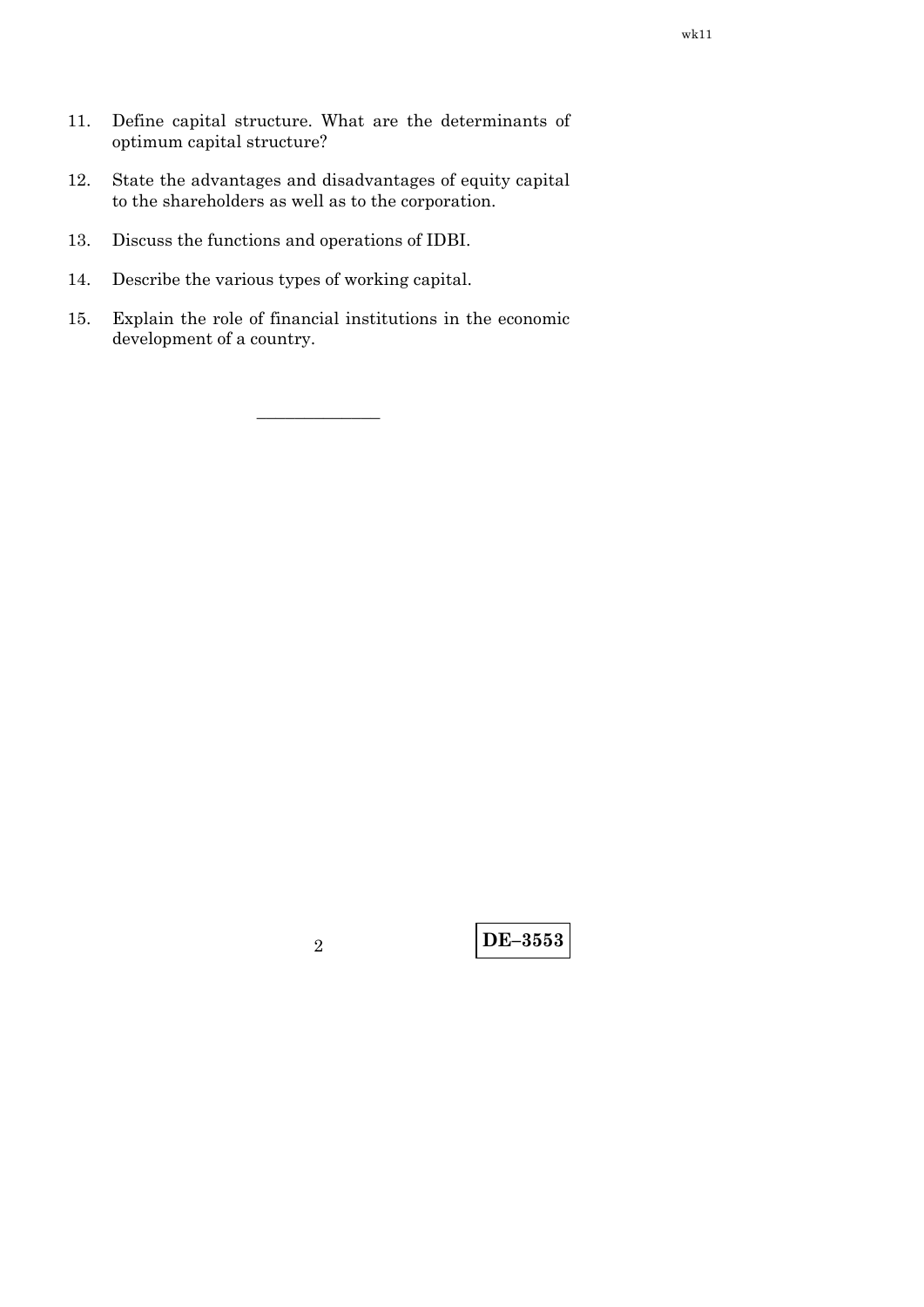**DE-3554** 

| Sub. Code |  |
|-----------|--|
| 31        |  |

# DISTANCE EDUCATION

# B.B.A. (Corp Sec)/B.B.A. (CS) (Lateral) DEGREE EXAMINATION, MAY 2018.

### CAPITAL MARKET LAWS

(2005 onwards)

Time : Three hours Maximum : 100 marks

SECTION  $A - (5 \times 8 = 40$  marks)

Answer any FIVE questions.

All questions carry equal marks.

- 1. What do you mean by Secondary Market in Indian Industrial Security Market?
- 2. Explain the importance of Capital Market.
- 3. List out the various types of Listing of Securities.
- 4. Give the procedure for withdrawal of Registration of Stock Exchange.
- 5. Bring out the main features of SEBI.
- 6. What do you mean by Merchant Brokers? Explain.
- 7. What are the objects of OTCEI?
- 8. State the special features of NSE.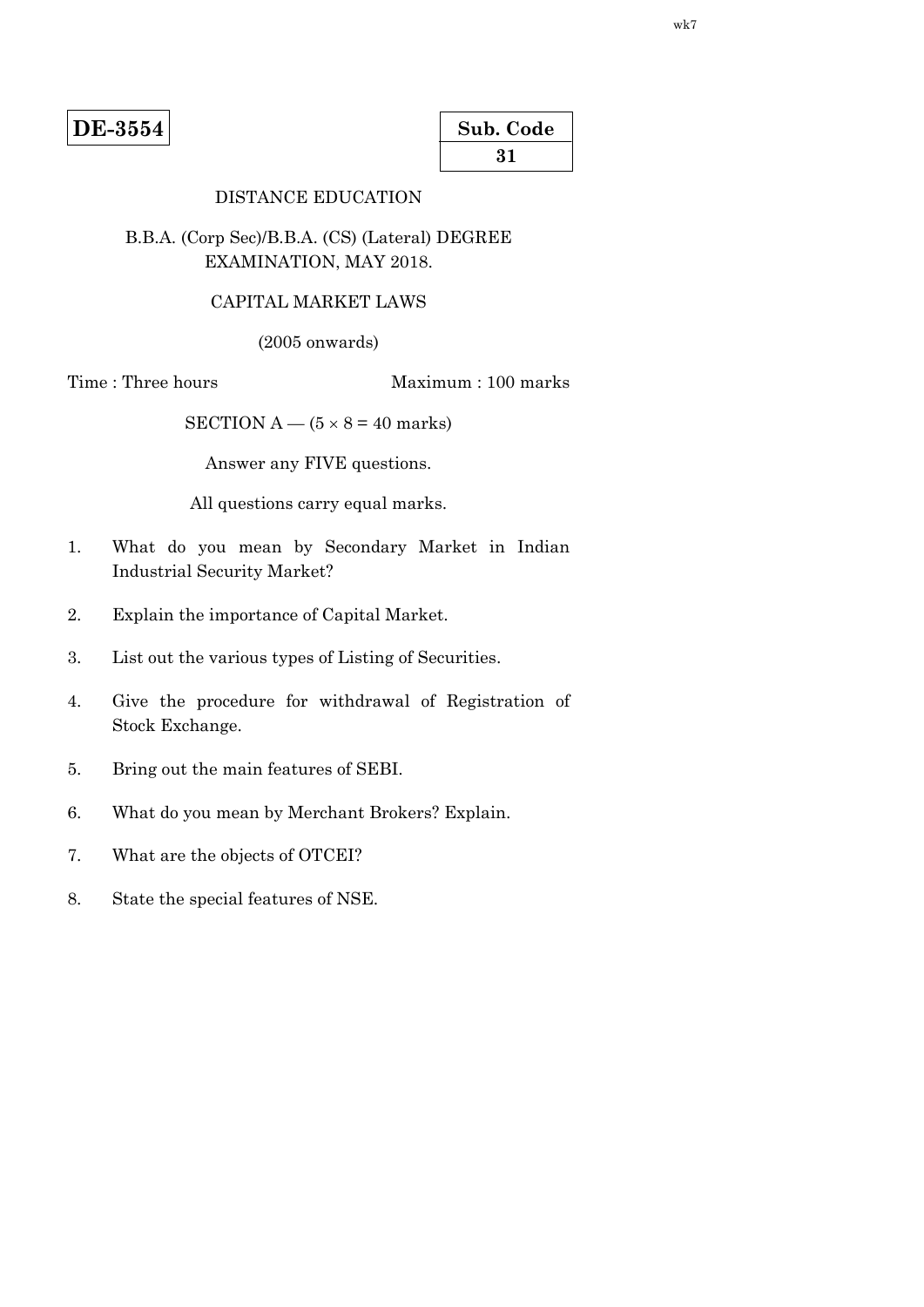SECTION B —  $(4 \times 15 = 60$  marks)

Answer any FOUR questions.

All questions carry equal marks.

- 9. Describe the structure of Securities Market in India.
- 10. Explain the important functions of stock Exchanges.
- 11. Describe the different classifications of shares traded in Stock Exchange.
- 12. Discuss the role of Merchant Brokers in Indian Capital Market.
- 13. Explain the Merits and demerits of OTCEI.
- 14. Describe the procedure for Trading in NSE.
- 15. List out the reasons for poor performance of New Issue Market.

———————

**DE-3554** <sup>2</sup>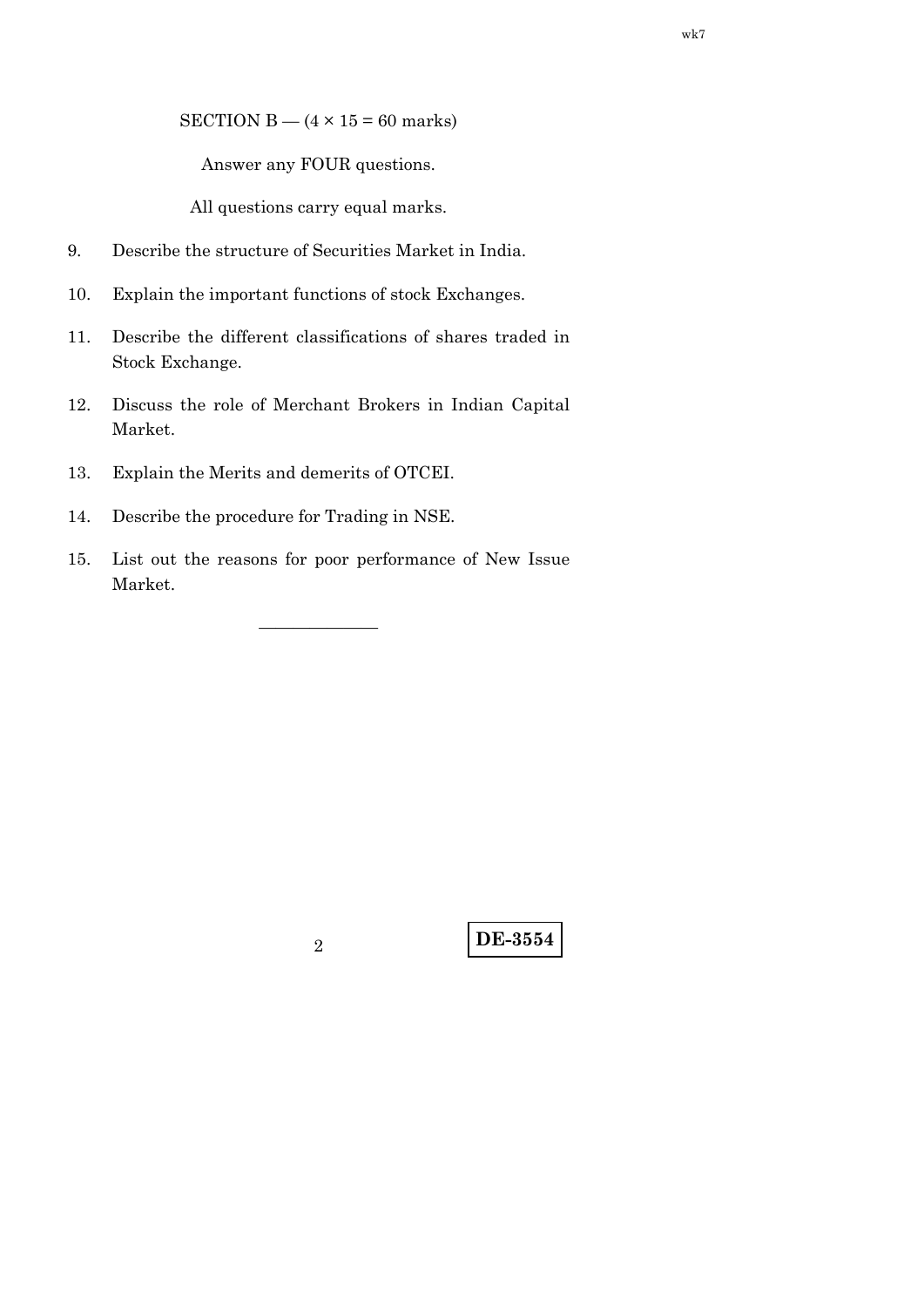**DE-3555** 

| Sub. Code |  |
|-----------|--|
| 32        |  |

# DISTANCE EDUCATION

B.B.A. (CS)/B.B.A. (CS) (Lateral) DEGREE EXAMINATION, MAY 2018.

#### TAX LAWS

(2005 onwards)

Time : Three hours Maximum : 100 marks

SECTION  $A - (5 \times 8 = 40$  marks)

Answer any FIVE questions.

- 1. Who is 'person' under Income Tax Act?
- 2. How would you decide the residential status of a company?
- 3. Who is an assessee in default?
- 4. Explain the House Rent Allowance exemption under Section 10(13A).
- 5. Write a note on Exempted income from House properties?
- 6. What is meant by aggregation of income?
- 7. From the following information of Viswanath, compute the capital gains for the Assessment Year 2016 – 17
	- (a) Cost of acquisition of residential house in 1993 94 Rs. 2,80,000
	- (b) Sale consideration on 1.7.2015, Rs. 21,00,000
	- (c) Cost of acquisition of new house prior to the date of filing the I.T. return Rs. 6,00,000.

The cost inflation index in  $1993 - 94$  and in  $2016 - 17$ was 244 and 1081 respectively.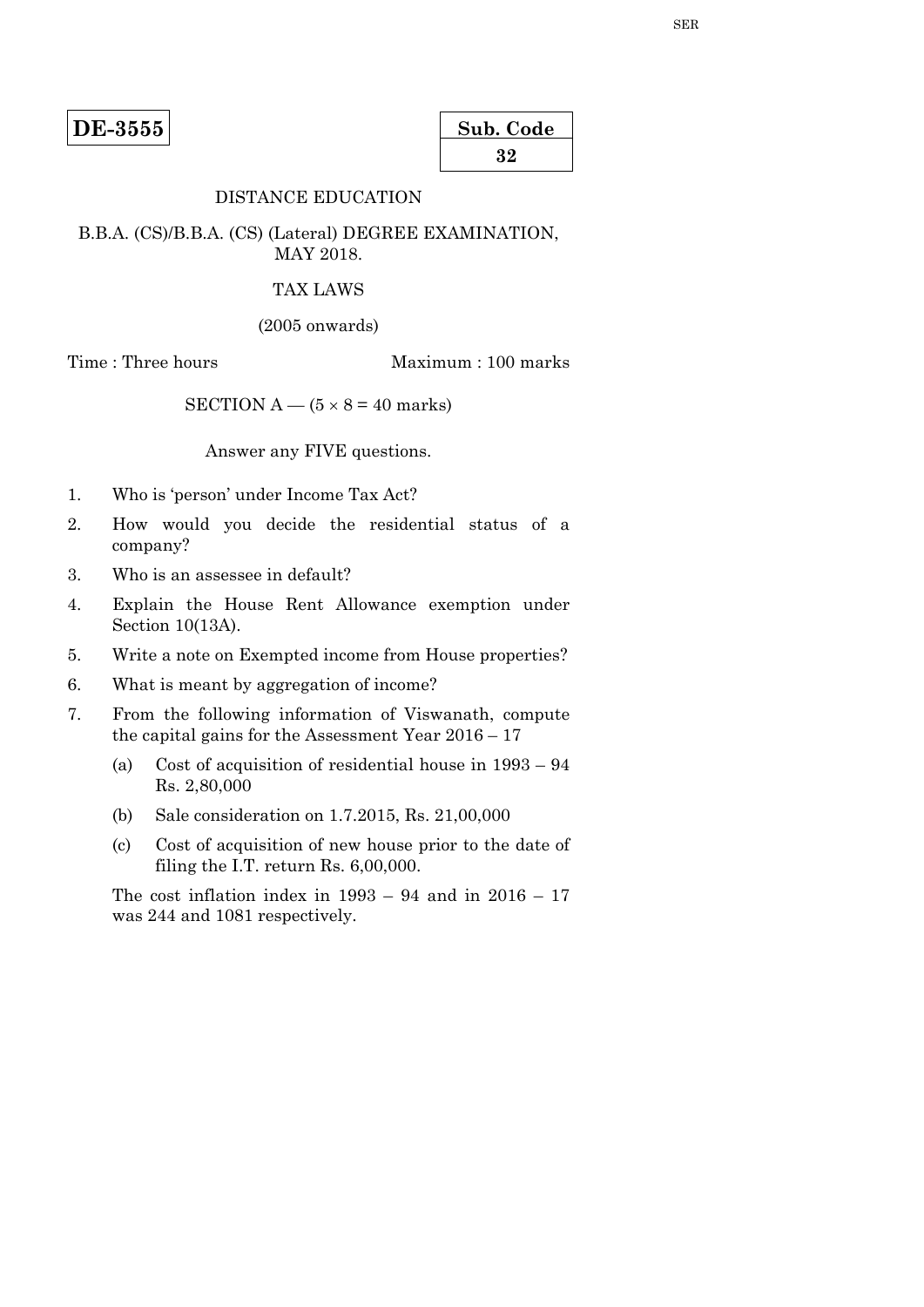8. From the following details find out income from other sources

|     |                                          | Rs.   |
|-----|------------------------------------------|-------|
| (a) | Directors's fees                         | 5,000 |
| (b) | Dividend from Indian company             | 4,000 |
| (c) | Income from Horse race                   | 7,000 |
| (d) | Royalty from books                       | 9,000 |
| (e) | Dividend from Co-operative societies     | 3,000 |
|     | SECTION B $-$ (4 $\times$ 15 = 60 marks) |       |

Answer any FOUR questions.

- 9. Explain the various kinds of Agricultural Income.
- 10. What is the scope of total income of a person under Income Tax Act 1961?
- 11. The following particulars relate to income of an employee working in Tanjavur for the financial year 2015 – 16.
	- (a) Salary Rs. 8,000 p.m.
	- (b) D.A. Rs. 3,009 p.m.
	- (c) Salary received in advance Rs. 24,000
	- (d) Bonus Rs. 6,000
	- (e) Education allowance @ 300 p.m. each for his two children.
	- (f) Arrears of salary received Rs. 8,000
	- (g) House Rent allowance Rs. 2,500 p.m. (Rent paid Rs. 2,000 p.m.)

Find out the salary income of the employee.

**DE-3555** <sup>2</sup>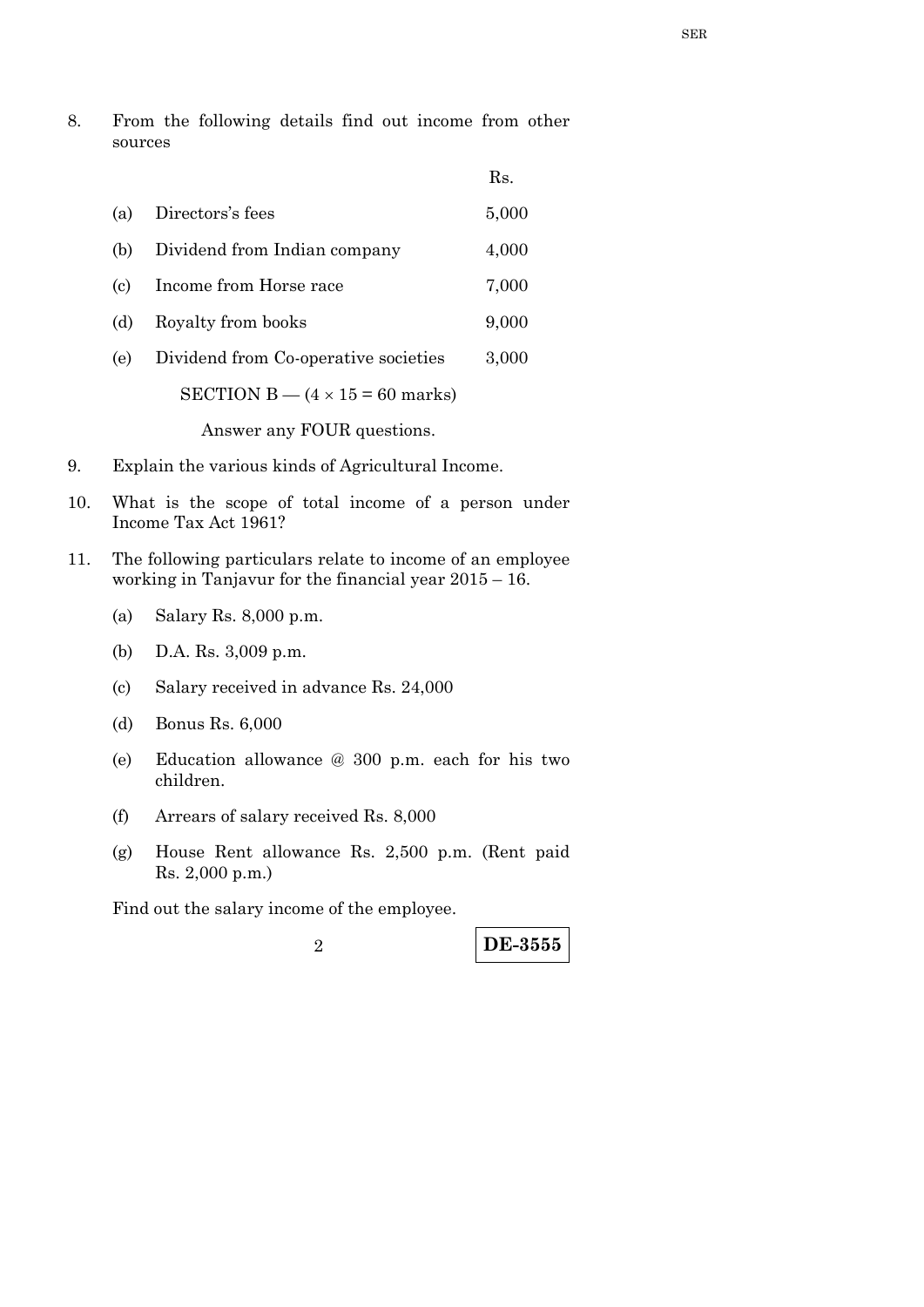| To             | Opening stock           | 15,000   | By sales                      | 1,80,000 |
|----------------|-------------------------|----------|-------------------------------|----------|
| $\zeta\,\zeta$ | Purchases               | 20,000   | By Closing stock              | 20,000   |
| $\zeta\,\zeta$ | Wages                   | 40,000   | By Gift from father           | 10,000   |
| $\zeta\,\zeta$ | Rent                    | 46,000   | By refund of income tax 3,000 |          |
| $\zeta\,\zeta$ | Car-repairs             | 3,000    |                               |          |
| $\zeta\zeta$   | Wealth tax              | 2,000    |                               |          |
| $\zeta\,\zeta$ | <b>Medical Expenses</b> | 3,000    |                               |          |
| $\zeta\,\zeta$ | General expenses        | 10,000   |                               |          |
| $\zeta\zeta$   | Car Depreciation        | 4,000    |                               |          |
| "              | Income tax              | 1,000    |                               |          |
| $\epsilon$     | Net profit              | 69,000   |                               |          |
|                |                         | 2,13,000 |                               | 2,13,000 |

12. Profit and Loss account of Mr. Kumar for the year ended

2/3 of the car is used for personal Purchase.

Calculate business income.

31.3.2015 is as follows :

13. Mr. Amol purchased 500 equity shares of Rs. 10 each for Rs. 56 per shares in 1983 – 84. In May 1989 he received 200 bonus shares, On January 13,1996 he invested in 200 shares @ Rs. 30 each allotted to him as right issues In December 2015 he sold 200 bonus shares at Rs. 109 each and 100 right shares @ Rs. 125 per shares on January 31, 2013. Find out the taxable capital gain if Cost inflation Index for

| 116  | $1983 - 34$ |
|------|-------------|
| 172  | $1989 - 90$ |
| 281  | $1995 - 96$ |
| 1081 | $2015 - 16$ |

**DE-3555**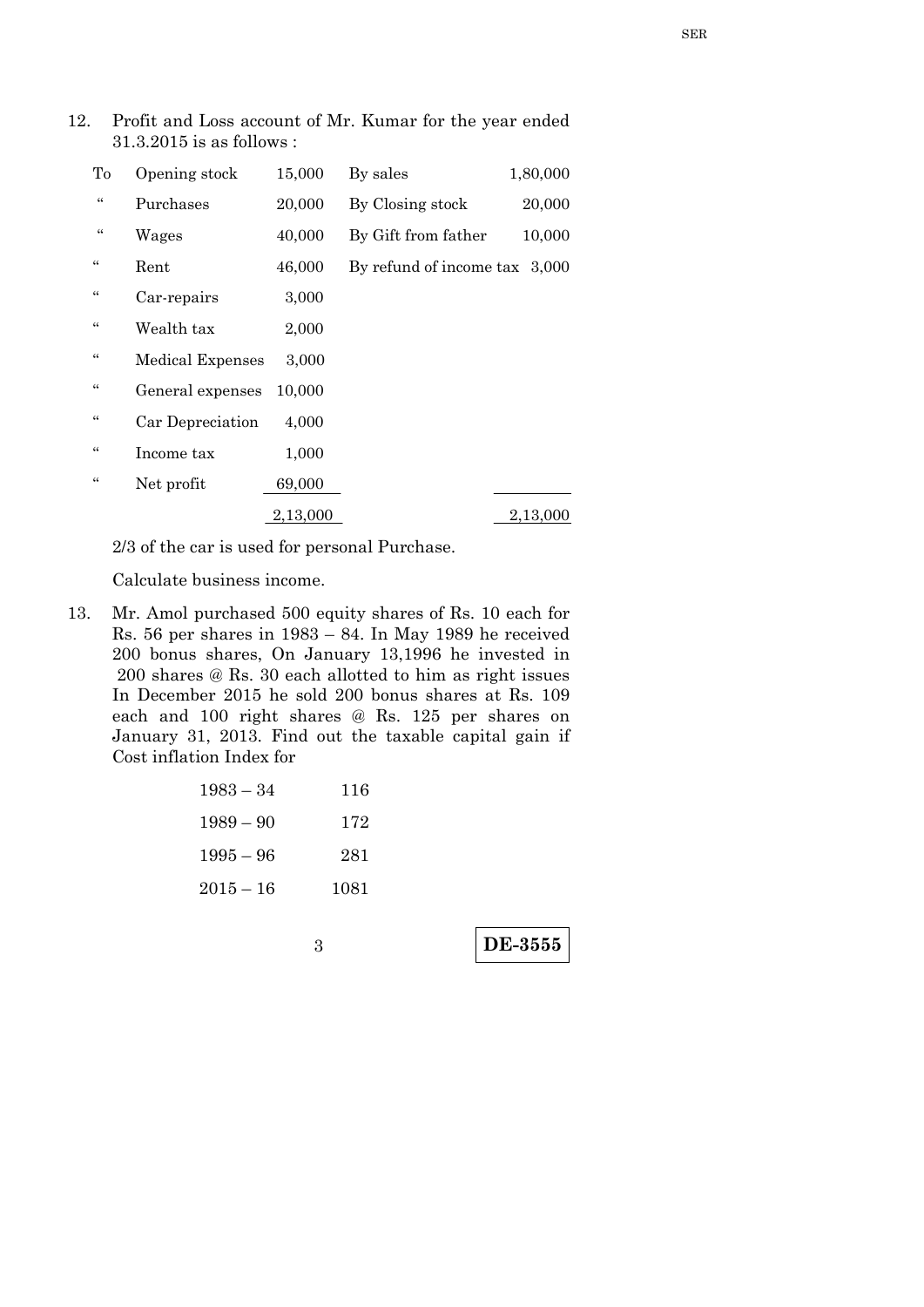14. From the following particulars for the year ended 31.3.2016, Compute income from other source

|                                       | Rs.    |
|---------------------------------------|--------|
| Dividends from a co-operative society | 24,000 |
| Dividends from Indian company         | 12,000 |
| Dividend collection charges           | 240    |
| Rent from Buildings and Machinery     | 36,006 |
| Depreciation on buildings             | 4,900  |
| Insurance on buildings                | 1,690  |

### 15. The income of a family is as under :

|                            |                                                                                                                 | Rs.      |
|----------------------------|-----------------------------------------------------------------------------------------------------------------|----------|
| (a)                        | Mr. X from Business                                                                                             | 2,00,000 |
| (b)                        | Mrs. X from employment                                                                                          | 1,00,000 |
| $\left( \mathrm{c}\right)$ | Minor Son of Mr.X) interest from a<br>company) (The amount for<br>investment received from his<br>Grand father) | 10,000   |
| (d)                        | Minor Son of Mr. X, Mr. Y<br>(from acting in film)                                                              | 50,000   |
| (e)                        | Minor daughter of X, Miss K                                                                                     | 5,000    |
|                            | Discover is solved leads the incomed and concentrate and                                                        |          |

 Discuss in whose hands the incomes are assessable and compute to what extent?

\_\_\_\_\_\_\_\_\_\_\_\_\_\_\_\_\_

**DE-3555** <sup>4</sup>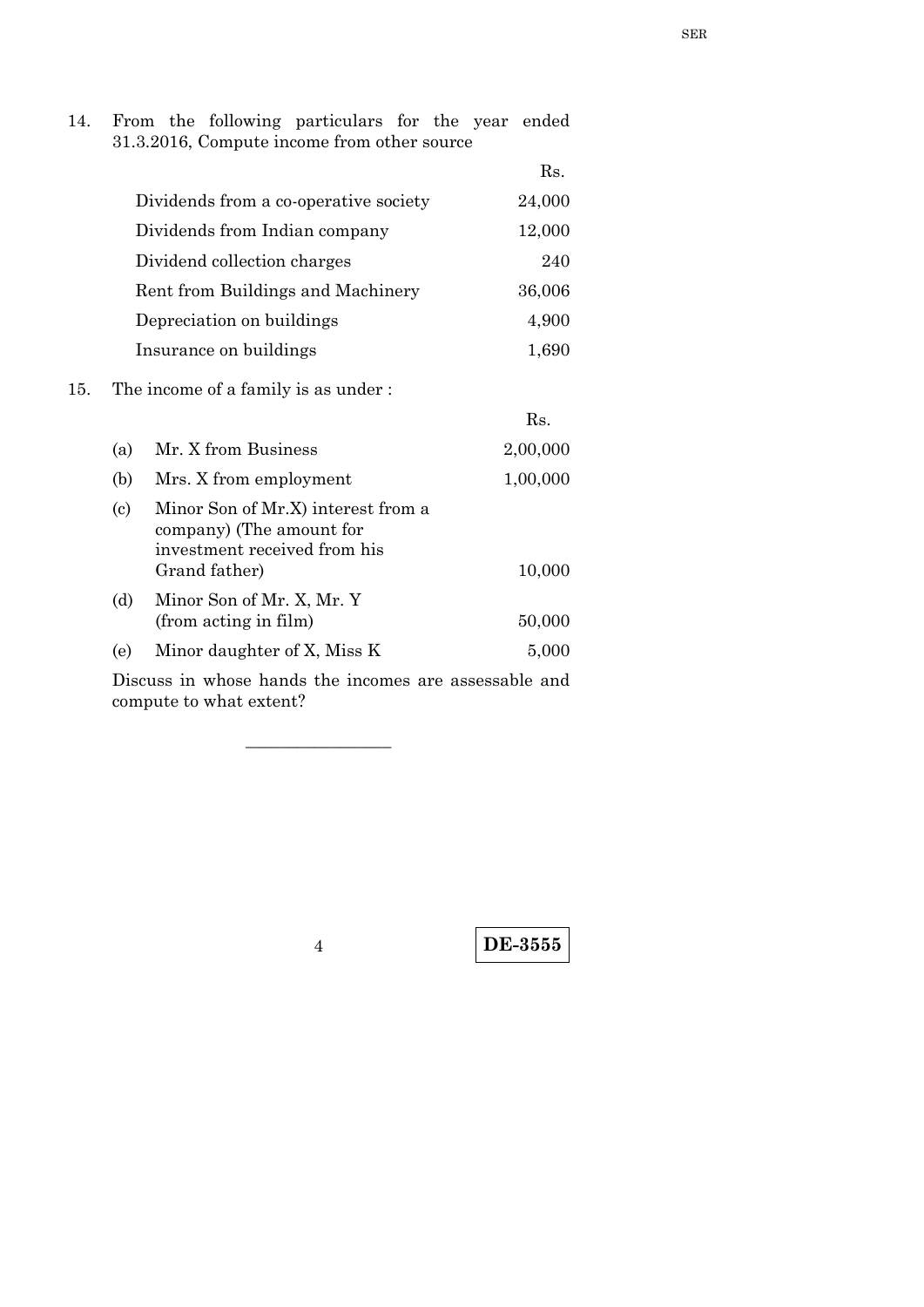| Sub. Code |  |  |  |
|-----------|--|--|--|
| 33        |  |  |  |

### DISTANCE EDUCATION

B.B.A.(C.S.)/B.B.A.(C.S.) (Lateral) DEGREE EXAMINATION, MAY 2018.

#### ECONOMIC LAWS

(2005 onwards)

Time : Three hours Maximum : 100 marks

SECTION  $A - (5 \times 8 = 40$  marks)

Answer any FIVE questions.

- 1. Explain 'substantial expansion' under IDRA.
- 2. What are the objectives of FERA?
- 3. Write a note on : Foreign currency (non-resident) accounts.
- 4. Explain Trade practices under MRTP Act.
- 5. Explain the objectives of Essential Commodities Act.
- 6. Write a note on : Environment Laboratory.
- 7. State the purposes for which an industrial licence is required under IDRA, 1951.
- 8. State the concepts of persons resident in India and outside India.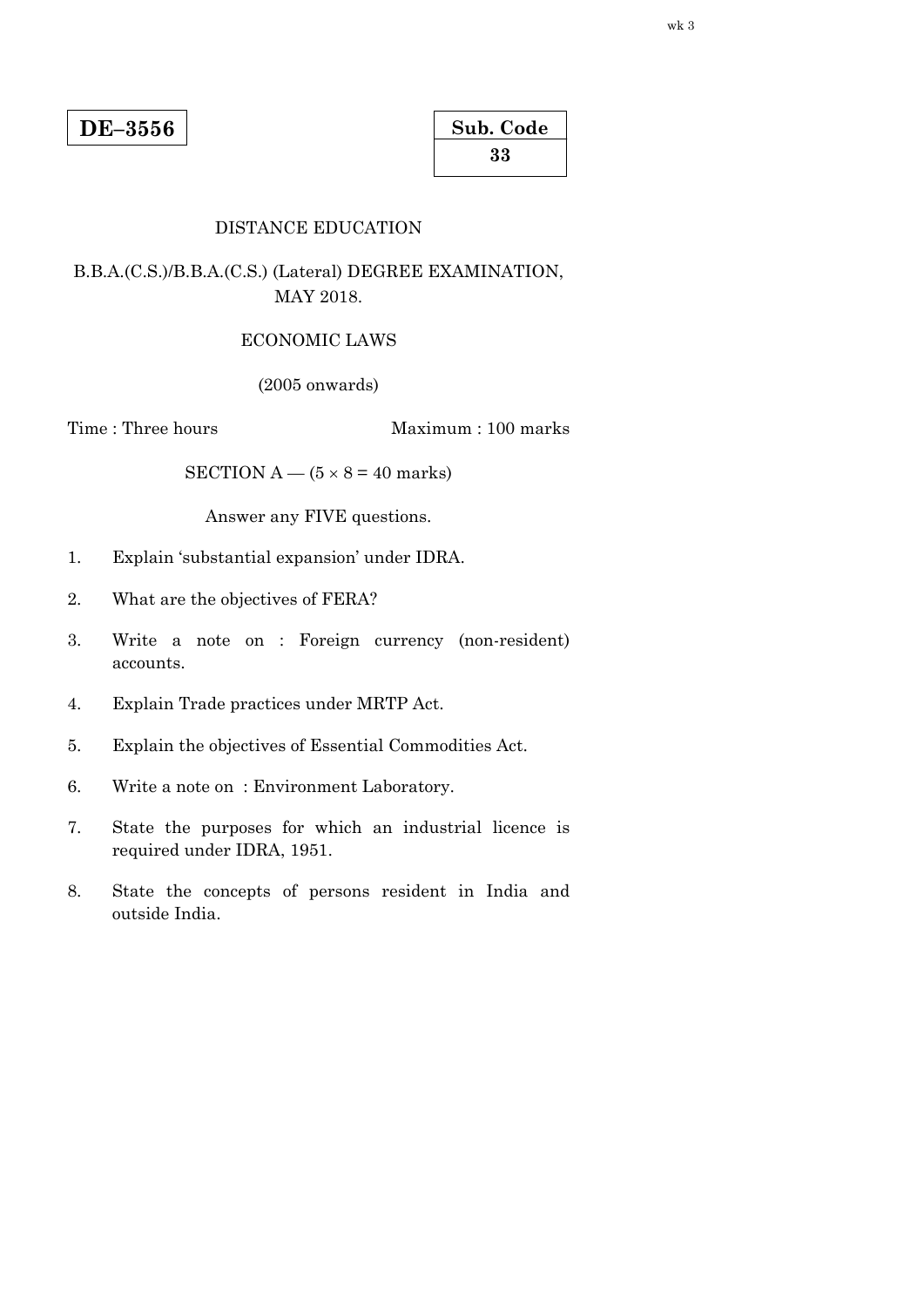SECTION B —  $(4 \times 15 = 60$  marks)

Answer any FOUR questions.

- 9. Discuss the provisions of IDRA relating to the establishment and constitution of the Development council.
- 10. Explain the provisions of FERA relating to transactions regulated by exchange control.
- 11. What are the provisions of FERA relating to investments by Non-resident Indians in shares of Indian companies?
- 12. Describe the powers of the MRTP commission under the MRTP Act.
- 13. Explain the provisions of the essential commodities act regarding control of production, supply and distribution of essential commodities.
- 14. Discuss the provisions relating to offences and penalties prescribed under the Environment Protection Act, 1986.
- 15. Explain the objectives and functions of Essential Commodities Act 1955.

————————

**DE–3556** <sup>2</sup>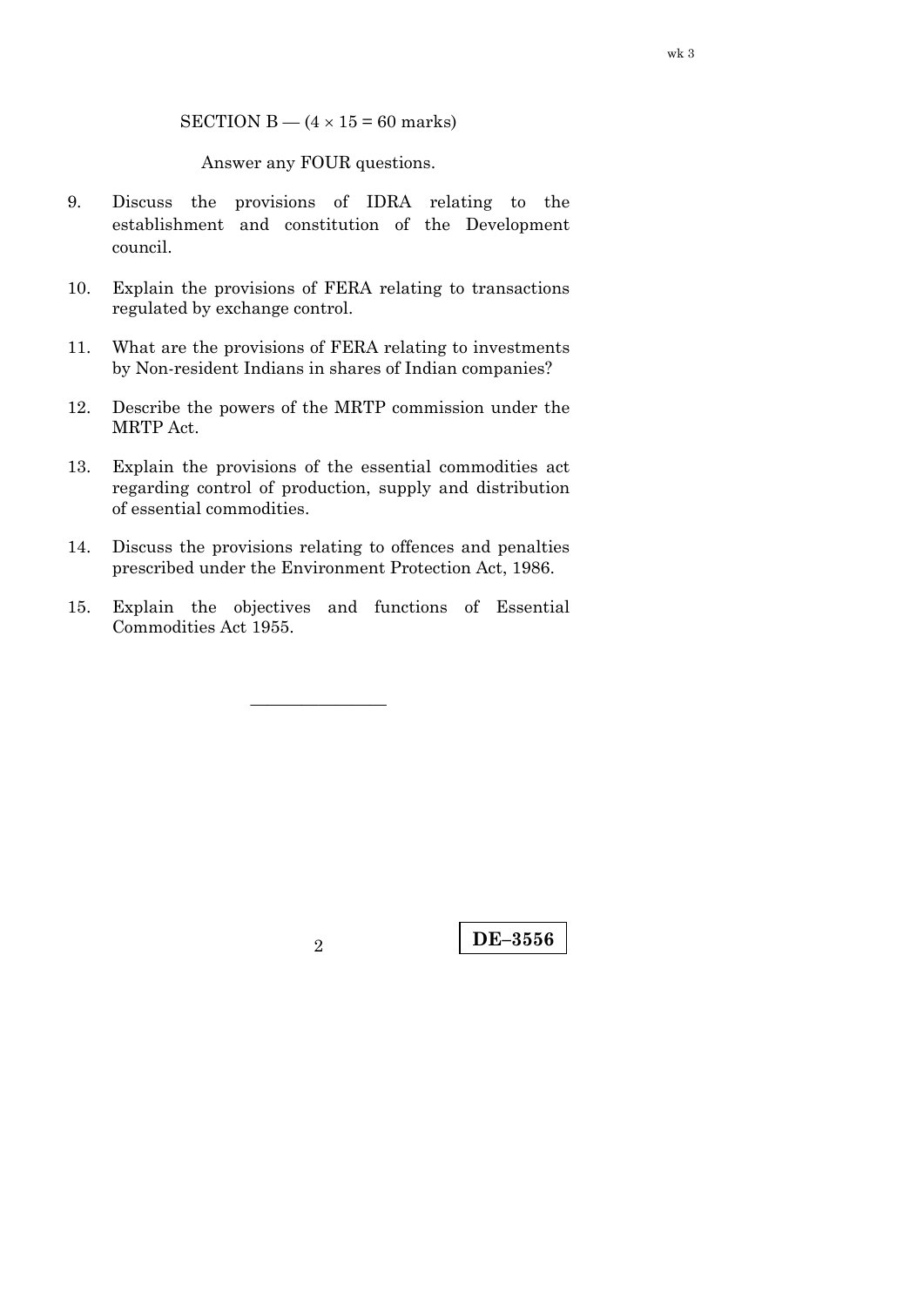| Sub. Code |  |  |  |
|-----------|--|--|--|
| 34        |  |  |  |

# DISTANCE EDUCATION

#### B.B.A. (CS)/B.B.A. (CS)/(Lateral) DEGREE EXAMINATION, MAY 2018.

#### COST ACCOUNTING

(2005 onwards)

Time : Three hours Maximum : 100 marks

SECTION  $A - (5 \times 8 = 40$  marks)

Answer any FIVE of the following.

1. From the following information, calculate the labour turnover rate and labour flux rate.

Number of workers at the beginning of the year 3,800

Number of workers at the end of the year 4,200

 During the year 40 workers leave while 160 workers are discharged. 600 workers are required during the year, of these 150 workers are recruited because of leaves and the rest are engaged in accordance with an expansion scheme.

- 2. A firm employs five workers at an hourly rate of Rs. 200. During the week they worked for four days for a total period of 40 hrs each and completed a job for which the standard time was 48 hrs for each worker. Calculate the labour cost under the Halsey method and Rowman method of incentive plan payments.
- 3. Define cost ledger and explain its advantages.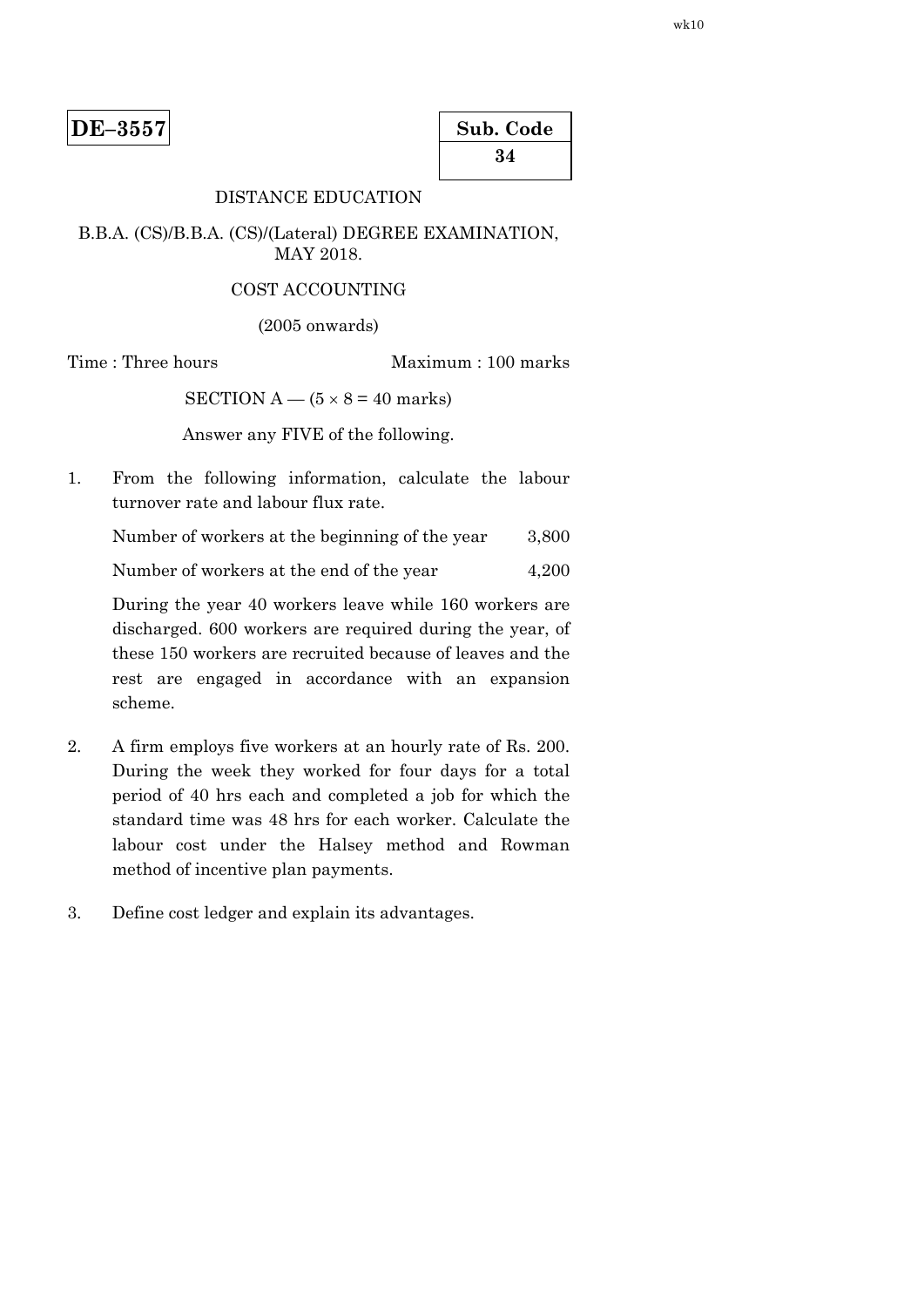4. A batch of 600 units was introduced in a process of Rs. 20 per unit . 500 units were completed and transferred to the finished goods stores. The normal process loss was 20% of the input, and the scrap is normally sold to a contractor at Rs. 3 each the labour and overhead expenditure incurred in the process amounted to Rs. 600. You are required to show the process and abnormal gain accounts.

| 5. | Data relating to a job are thus: |        |
|----|----------------------------------|--------|
|    | Standard rate of wages per hour  | Rs. 10 |
|    | Standard hours                   | 300    |
|    | Actual rate of wages per hour    | Rs. 12 |
|    | Actual hours                     | 200    |
|    |                                  |        |

You are required to calculate

- (a) Labor cost variance
- (b) Labour rate variance
- (c) Labour efficiency variance.
- 6. State the differences between cost accounting and financial accounting.
- 7. Universal manufactures ltd have 2 factories. factory No. 1 employs 130 and factory No. 2 employs 150 direct workers. Both factories work 40 hrs per week and 50 weeks a year.

 Overhead rates are : No:1 –25 paise per hr No:2 –20 paise per hr Current Overhead Expenses  $No: 1 - Rs. 70,000$ No : 2 Rs. 50,000

 Analyse these figures and state probable causes of any discrepancy.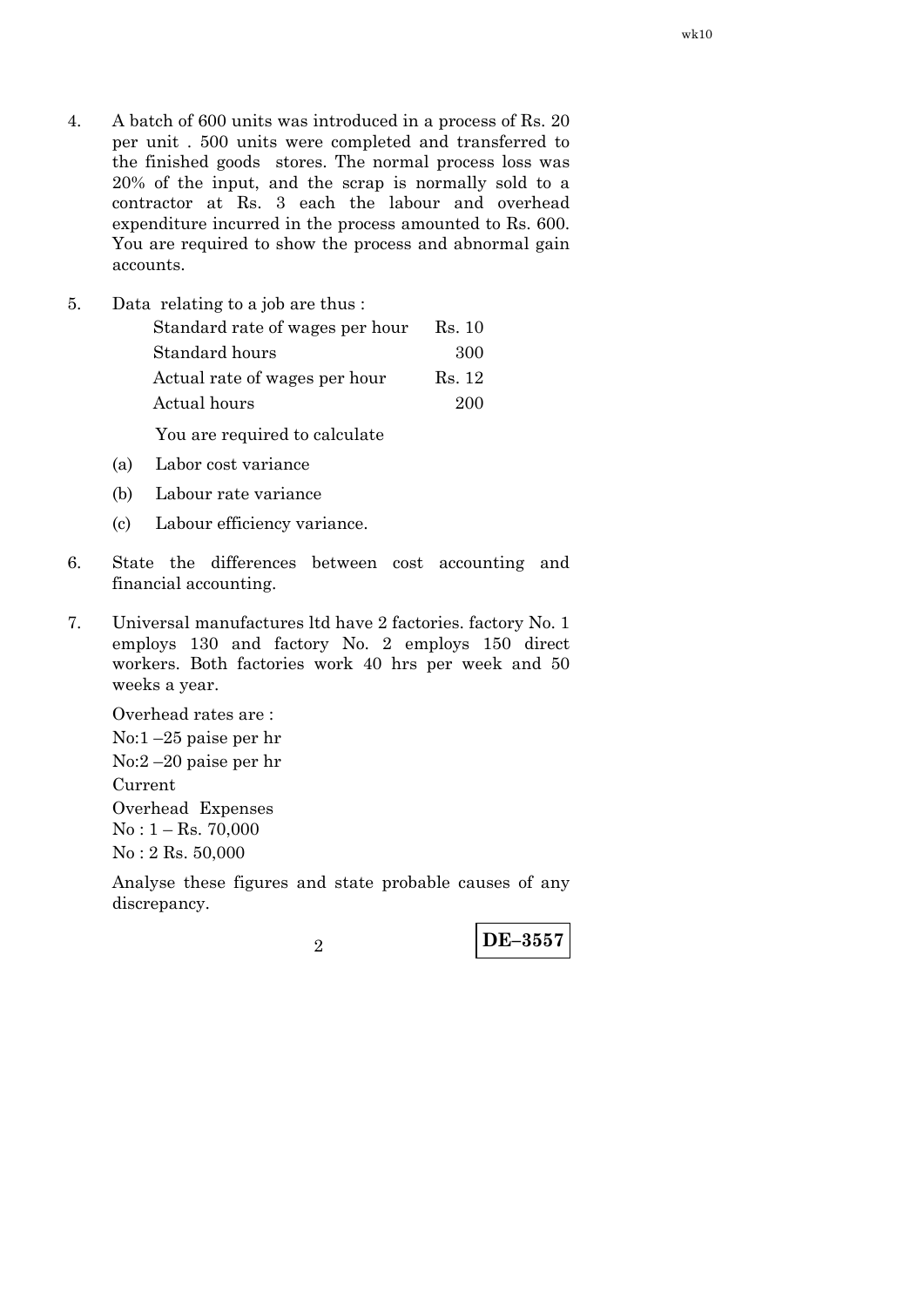- 8. From the following particulars, calculate :
	- (a) Re-order level
	- (b) Minimum level
	- (c) Maximum level.

Normal usage 100 units per day

Maximum usage 60 units per day

Maximum usage 130 units per day

Economic order quantity – 5000 units

Re-order quantity  $-25$  to 30 days.

SECTION B —  $(4 \times 15 = 60$  marks)

Answer any FOUR questions.

- 9. From the particulars given blow, prepare labour cost per man-day of 8 hrs.
	- (a) Basic salary Rs. 2 per day
	- (b) Dearness allowance 25 paise per every point over 100. Cost of living index for working class current cost of living index is 700 points.
	- (c) Leave salary  $-10\%$  of (a) and (b)
	- (d) Employer's contribution to provident fund  $-8\%$  (a), (b), & (c)
	- (e) Employer' contribution state insurance 2.5% of (a), (b) and (c) to
	- (f) Expenditure on amenities to labour Rs. 20 per head per mensum.
	- (g) No of working days in a month  $-25$  days of 8 hrs each.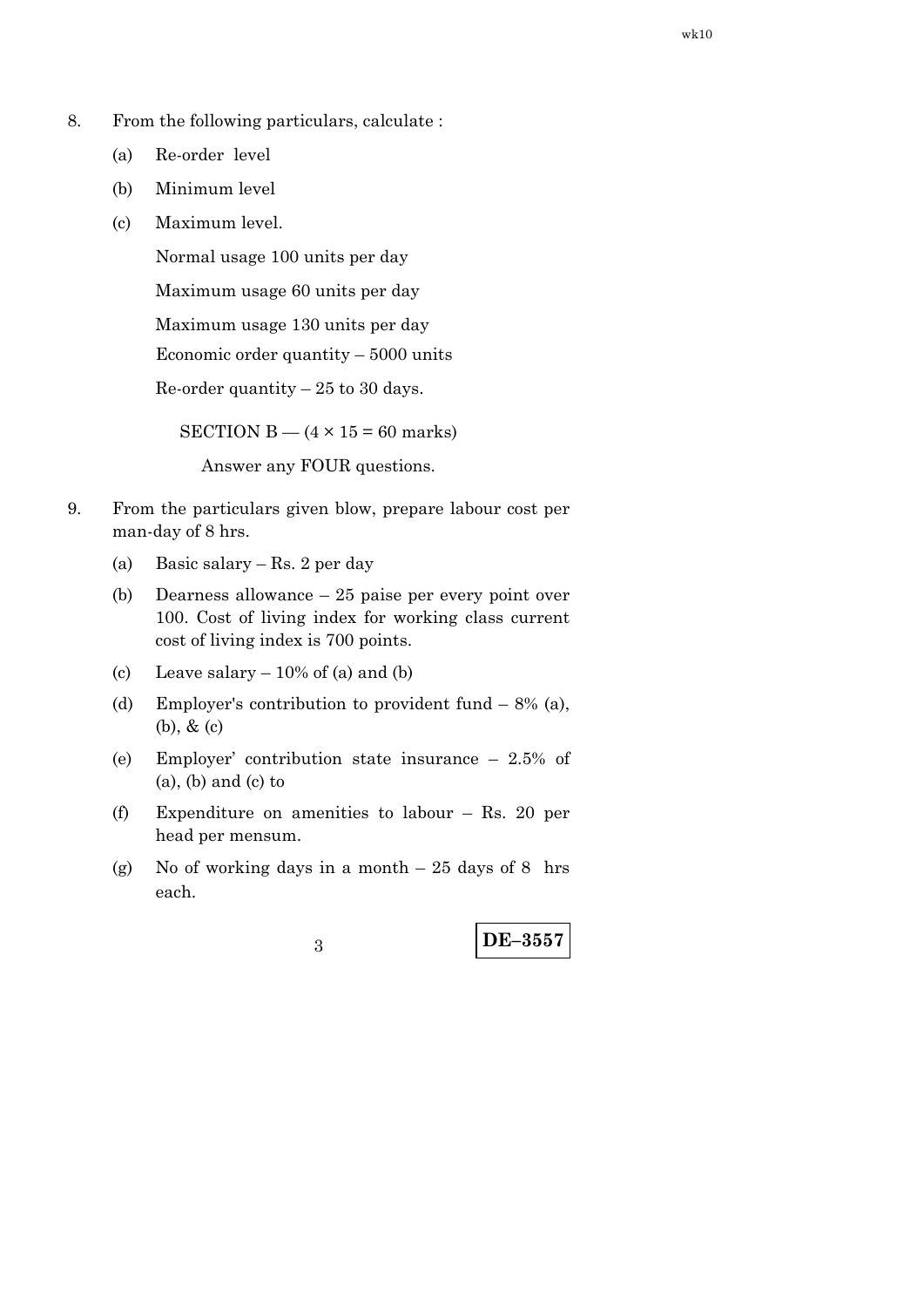10. In a factory the product passes through two process A and B. A loss of 5% is allowed in process A and 2% in process B nothing being realised by disposal of wastage.

 During April 1998, 10,000 units of material costing Rs. 6 per unit were introduced in process A. The other costs are as follows :

|           | Process A Process B |       |
|-----------|---------------------|-------|
|           | Rs.                 | Rs.   |
| Material  |                     | 6,140 |
| Labour    | 10,000              | 6,000 |
| Overheads | 6,000               | 4,600 |

 The output was 9,300 units from process A 9200 units were produce by Process B, which were transferred to the ware house.

 8000 units of the finished product was sold @ Rs. 15 per unit, the selling and distribution expenses were Rs. 2 per unit. Prepare

- (a) Process a/c
- (b) A statement of profit and loss of the firm for April 1998, assuming there were no opening stocks of any type.
- 11. A manufacturing concern which has adopted standard costing furnishes the following information :

| 4                                      | DE-3557          |
|----------------------------------------|------------------|
| Cost of materials                      | Rs. 2,52,000     |
| Material used                          | $2,80,000$ kg    |
| Output                                 | $2,10,000$ kg    |
| Actual:                                |                  |
| Price of materials                     | Rs. 1 per kg     |
| Material for 70 kg of finished product | $100 \text{ kg}$ |
| Standard:                              |                  |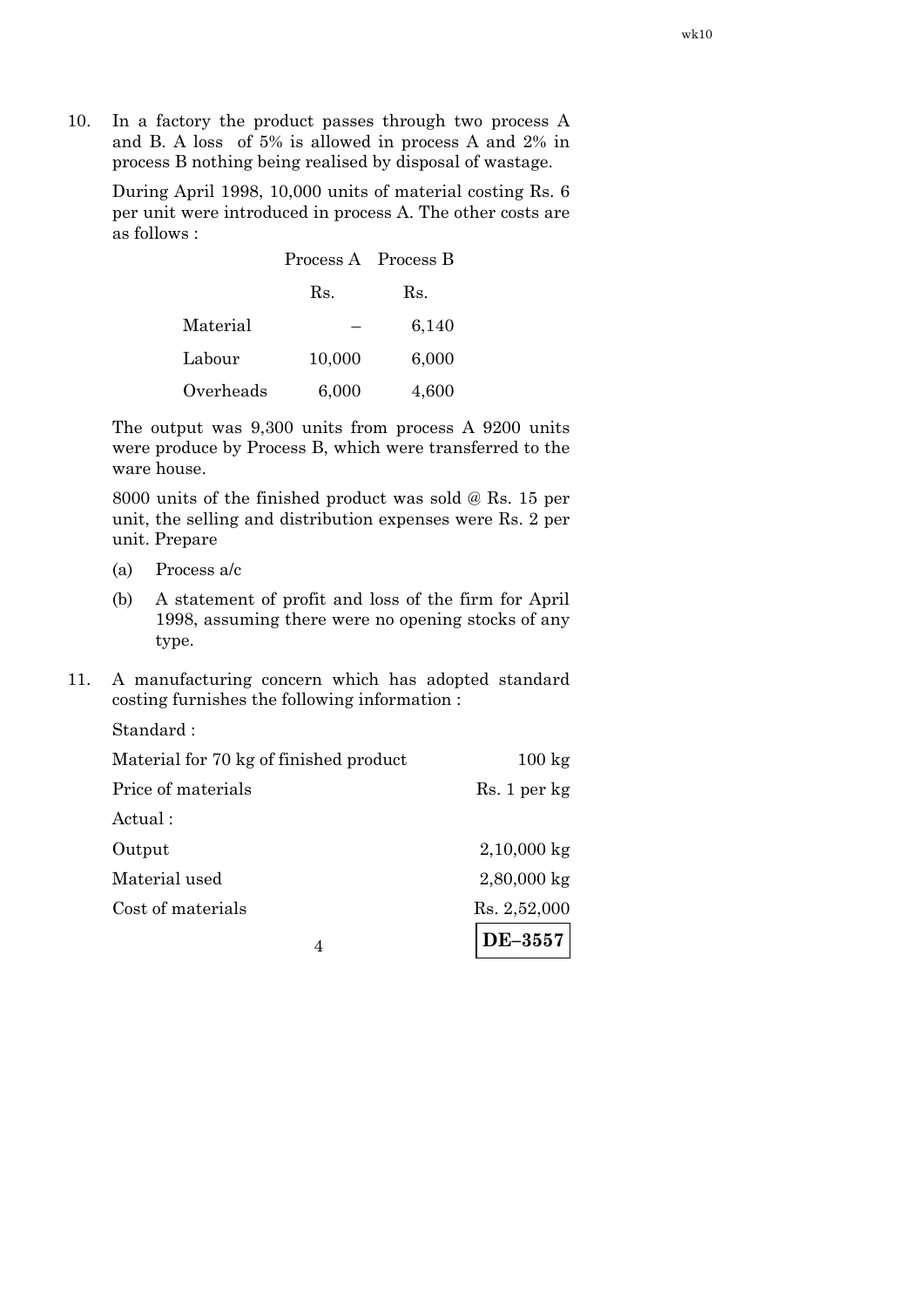Calculate :

- (a) Material usage variance
- (b) Material price variance
- (c) Material cost variance.
- 12. Define cost accounting and explain its advantages and limitations.
- 13. Why cost accounting and financial accounting profits differ? How do you reconcile them?
- 14. X Ltd employs Emerson's efficiency plan in its factory standard output per day of 8 hrs is fixed at 50 units. Normal time wage is Rs. 5 per hour. Four workers M, N O and P produced goods as follows on a specific day 'M' - 30 units 'N'-45 units 'O' -50 units 'P'-58 units.

 Ascertain the earnings of workers under Emerson's efficiency plan. You may assume 6% as Bonus for every additional 1% efficiency between  $66\frac{2}{3}\%$  and 100%.

15. The following extracts on costing information related to commodity 'A' for the year ending 31.3.2012.

|                                       | Rs.    |
|---------------------------------------|--------|
| Purchase of raw material              | 48,000 |
| Direct wages                          | 40,000 |
| Stock on 1 <sup>st</sup> April 2011 : |        |
| Raw materials                         | 8,000  |
| Finished products (600 units)         | 6,400  |
| Stock on $31st$ March $2012$ :        |        |
| Raw materials                         | 8,800  |
| Finished products 3,200 units         | 12,840 |
| Work on cost                          | 16,800 |
|                                       |        |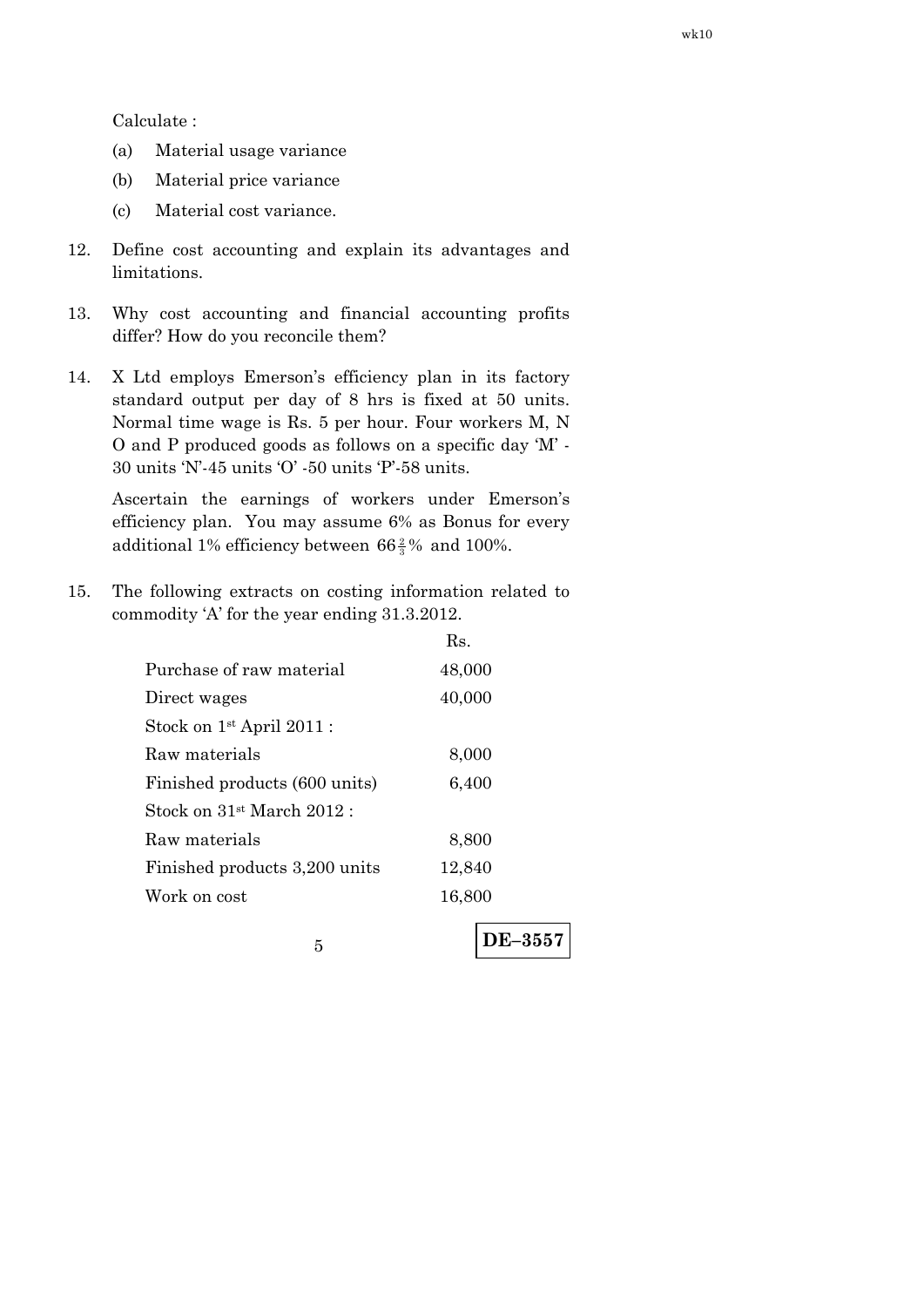| Work in progress:               |          |
|---------------------------------|----------|
| On $1st$ April 2011             | 1,920    |
| On 31 <sup>st</sup> March 2012  | 6,400    |
| Office administration overheads | 3,200    |
| Sales                           | 1,20,000 |

—————————

 Advertisement discount allowed and selling cost is Rs. 0.40 per unit. During the year 25,600 units were produced.

Prepare cost sheet.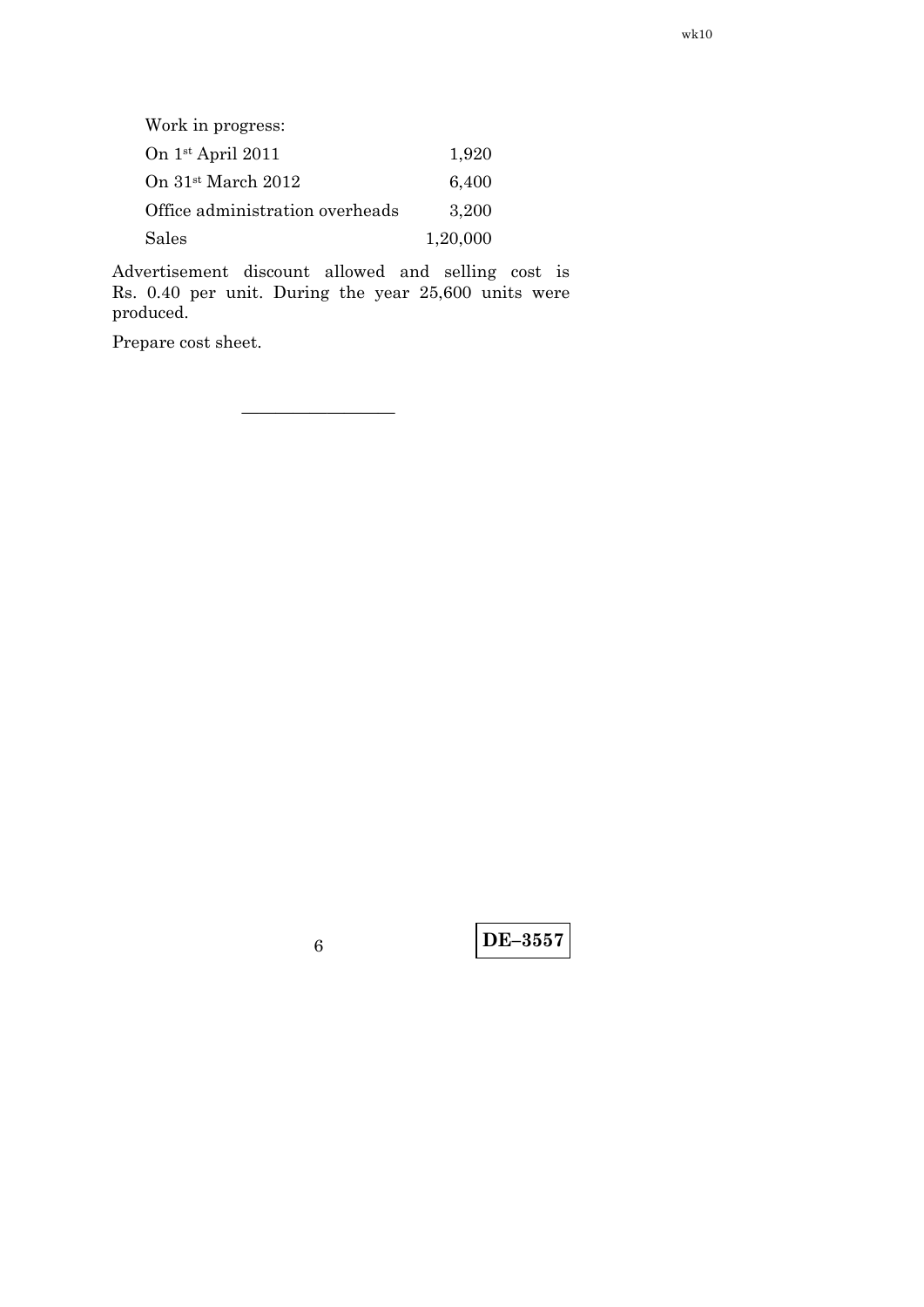| Sub. Code |  |  |  |
|-----------|--|--|--|
| 35        |  |  |  |

# DISTANCE EDUCATION

### B.B.A.(Corporate Secretaryship)/B.B.A. (CS) (Lateral) DEGREE EXAMINATION, MAY 2018.

# FINANCIAL SERVICES

(2005 onwards)

Time : Three hours Maximum : 100 marks

SECTION  $A - (5 \times 8 = 40$  marks)

Answer any FIVE questions.

- 1. Explain the importance of financial services.
- 2. Explain the scope of finance function.
- 3. Critically examine the functions of stock exchange.
- 4. State the needs for portfolio revision.
- 5. Briefly explain about the securitisation.
- 6. Explain the benefits of credit rating.
- 7. Write notes on Asset management.
- 8. Explain about credit cards and its importance.

SECTION B —  $(4 \times 15 = 60$  marks)

Answer any FOUR questions.

- 9. Explain the role of SEBI in the primary markets.
- 10. Explain the scope of portfolio management in detail.